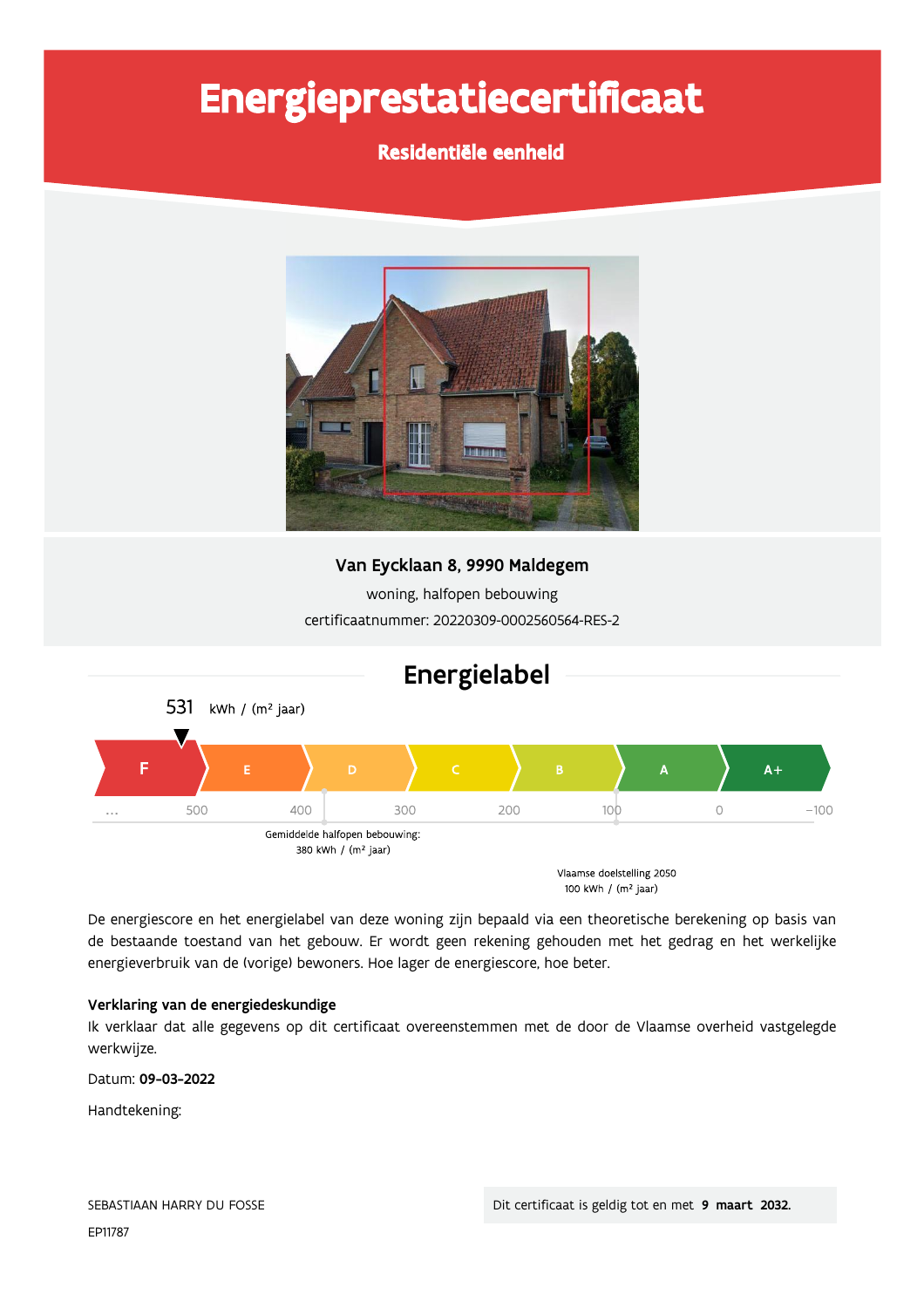# Huidige staat van de woning

Om met uw woning te voldoen aan de energiedoelstelling, zijn er twee mogelijke pistes:

**OF** 

#### $(1)$ Inzetten op isolatie en verwarming

U isoleert elk deel van uw woning tot de voorziet doelstelling én  $\mathbf{u}$ een energie-efficiënte verwarmingsinstallatie (warmtepomp, condenserende ketel. (micro-)WKK. efficiënt warmtenet  $\bigcap_{ }$ decentrale toestellen met een totaal maximaal vermogen van 15 W/m<sup>2</sup>).

#### $2^{\circ}$ Energielabel van de woning

U behaalt een energielabel A voor uw woning(= energiescore van maximaal 100 kWh/(m<sup>2</sup> jaar)). U kiest op welke manier u dat doet: isoleren, efficiënt efficiënt ventileren, verwarmen, zonne-energie, hernieuwbare energie ...



Aanwezig

Geen systeem aanwezig

# Koeling en zomercomfort

Kans op oververhitting Buitenzonwering aanwezig



Luchtdichtheid Niet bekend



#### Zonne-energie

Geen zonneboiler of zonnepanelen aanwezig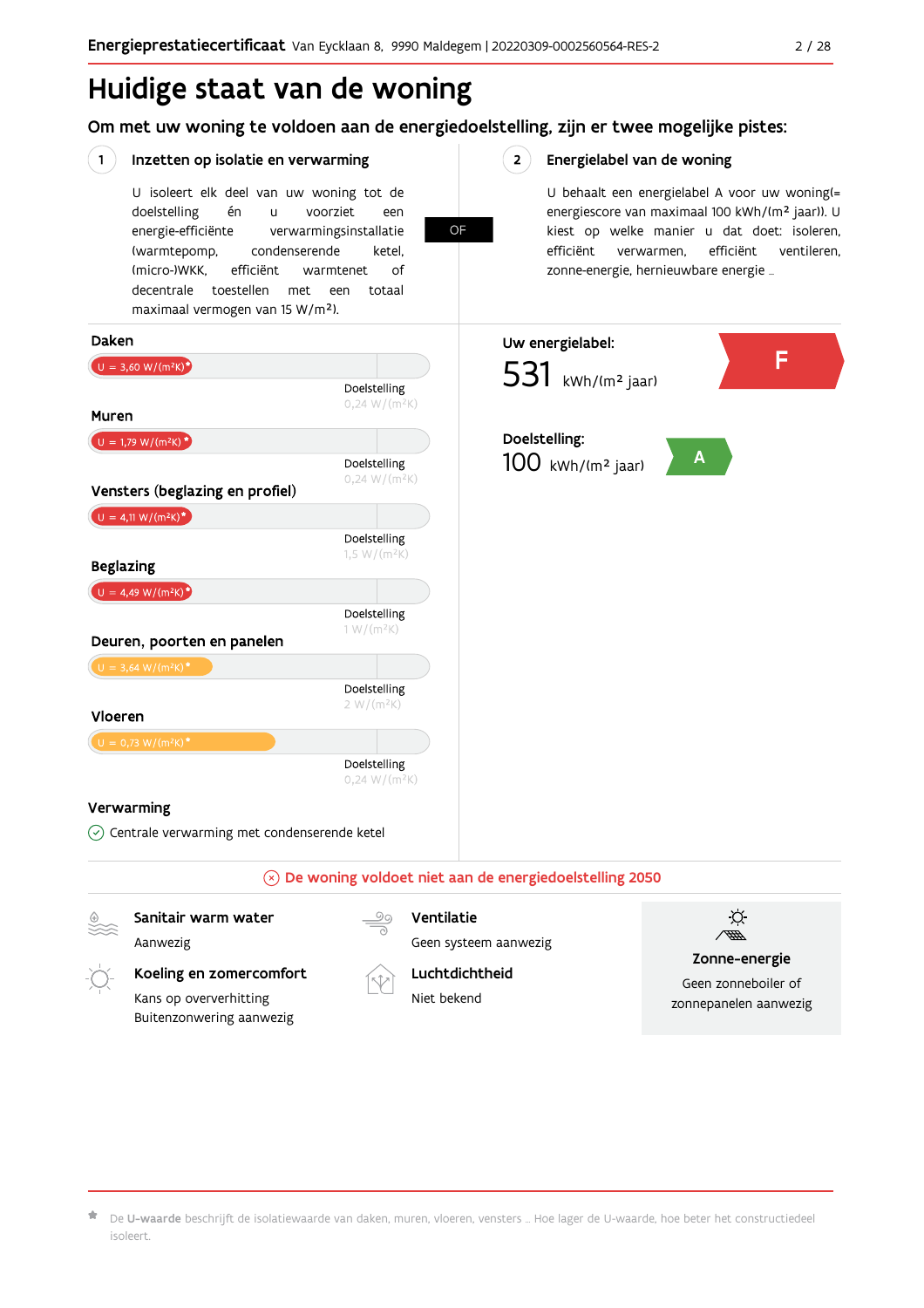# Overzicht aanbevelingen

In deze tabel vindt u aanbevelingen om uw woning energiezuiniger te maken. De aanbevelingen zijn gebaseerd op piste 1. Kunt u ze niet allemaal uitvoeren, dan helpen ze u ook om via piste 2 de doelstelling te halen. Vraag advies aan een specialist voordat u met de renovatiewerken start.

De volgorde in deze tabel is automatisch bepaald en is niet noodzakelijk de juiste volgorde om aan de slag te gaan. Het is louter een eerste indicatie op basis van de energieprestatie.



De prijsindicaties zijn automatisch berekend en kunnen door de energiedeskundige niet aangepast worden. De prijzen zijn bedoeld als indicatie van de gemiddelde marktprijs voor een bepaald type werk. Voor een concrete kostenraming moet u altijd beroep doen op een aannemer of architect. Meer informatie over wat wel en niet inbegrepen is vindt u op pagina 24.

|  | <b>HUIDIGE SITUATIE</b>                                                                                                                                                   | <b>AANBEVELING</b>                                                                                                                                                                                                                       | <b>GEMIDDELDE</b><br><b>PRIJSINDICATIE</b> |
|--|---------------------------------------------------------------------------------------------------------------------------------------------------------------------------|------------------------------------------------------------------------------------------------------------------------------------------------------------------------------------------------------------------------------------------|--------------------------------------------|
|  | <b>Hellend dak</b><br>23 m <sup>2</sup> van het hellende dak is vermoedelijk<br>niet geïsoleerd.                                                                          | Plaats isolatie aan de binnenkant van het<br>hellende dak<br>of plaats isolatie aan de buitenzijde van<br>het hellende dak.                                                                                                              | € 1500<br>€ 8 500                          |
|  | Plat dak<br>1,1 m <sup>2</sup> van het platte dak is vermoedelijk niet Plaats isolatie boven op het platte dak.<br>geïsoleerd.                                            |                                                                                                                                                                                                                                          | € 500                                      |
|  | Plafond<br>44 m <sup>2</sup> van het plafond is (vermoedelijk) niet<br>geïsoleerd.                                                                                        | Plaats isolatie in of onder het plafond<br>of plaats isolatie boven op het plafond.                                                                                                                                                      | € 7 000<br>€4500                           |
|  | <b>Vensters</b><br>11.5 m <sup>2</sup> van de vensters heeft enkele<br>beglazing. Dat is niet energiezuinig. Ook de<br>raamprofielen zijn thermisch weinig<br>performant. | Vervang de vensters door nieuwe vensters € 9 500 <sup>★</sup><br>met hoogrendementsbeglazing en<br>energieperformante raamprofielen.                                                                                                     |                                            |
|  | Muur (spouw)<br>100 m <sup>2</sup> van de spouwmuren is niet<br>geïsoleerd.                                                                                               | Breng isolatie aan in de spouw en plaats<br>bijkomende isolatie aan de binnenkant van<br>de spouwmuur<br>of breng isolatie aan in de spouw en plaats € 34 500 <sup>*</sup><br>bijkomende isolatie aan de buitenkant van<br>de spouwmuur. | € 23 500                                   |
|  | Muur<br>1,2 m <sup>2</sup> van de muren is vermoedelijk niet<br>geïsoleerd.                                                                                               | Plaats isolatie aan de binnenkant van de<br>muur<br>of plaats isolatie aan de buitenkant van de €1000 <sup>★</sup><br>muur.                                                                                                              | € 500 <sup>★</sup>                         |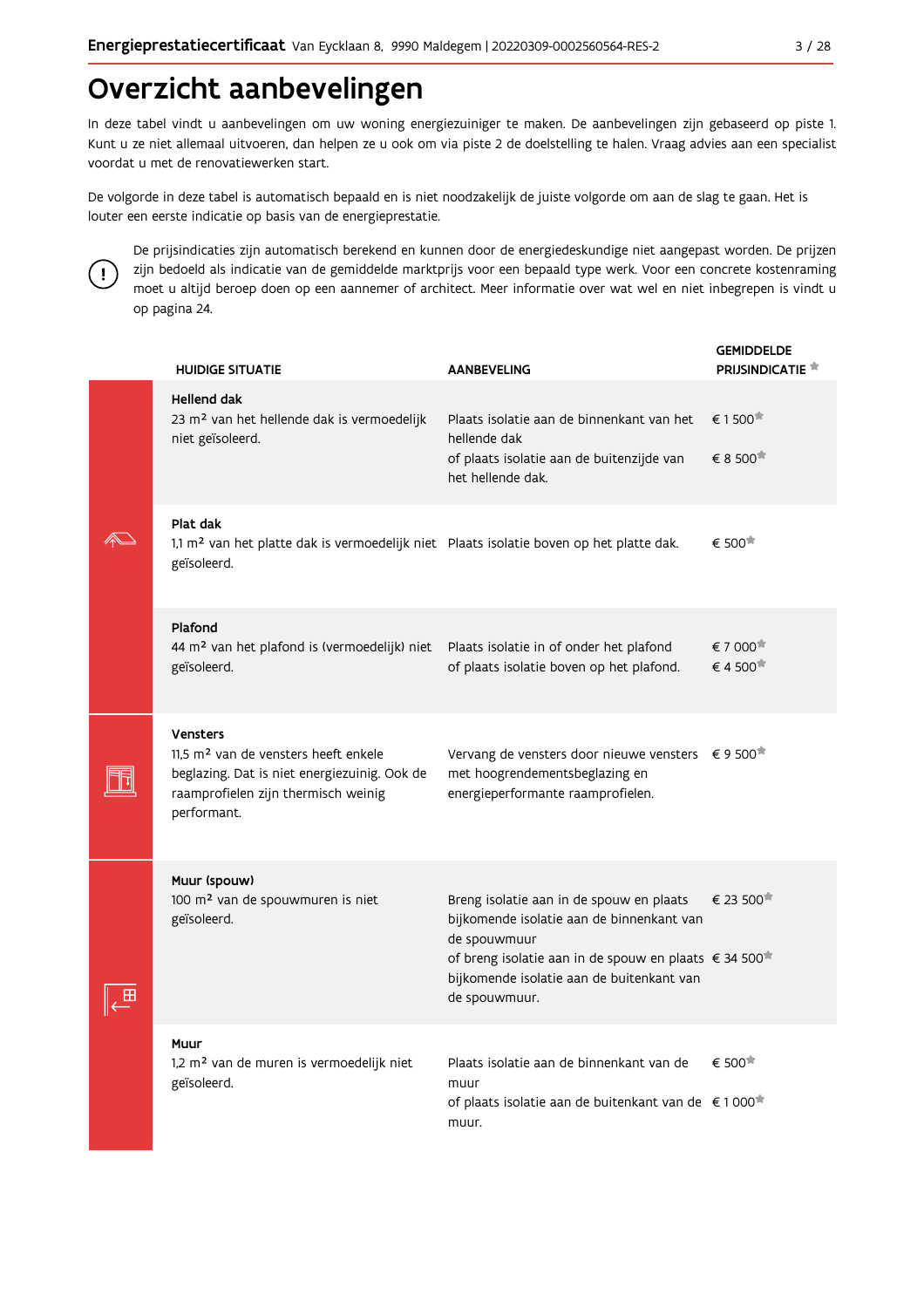|   | Vloer boven kelder of buiten<br>2,9 m <sup>2</sup> van de vloer is vermoedelijk niet<br>geïsoleerd.                                                                  | Plaats isolatie.                                                                                                                              | € 500                 |
|---|----------------------------------------------------------------------------------------------------------------------------------------------------------------------|-----------------------------------------------------------------------------------------------------------------------------------------------|-----------------------|
|   | Vensters<br>8,9 m <sup>2</sup> van de vensters heeft dubbele<br>beglazing. Dat is weinig energiezuinig. Ook<br>de raamprofielen zijn thermisch weinig<br>performant. | Vervang de vensters door nieuwe vensters $\epsilon$ 7 000 <sup>*</sup><br>met hoogrendementsbeglazing en<br>energieperformante raamprofielen. |                       |
|   | Deuren en poorten<br>1 m <sup>2</sup> van de deuren of poorten is<br>onvoldoende geïsoleerd.                                                                         | Vervang de weinig energiezuinige deuren<br>of poorten door een energiezuinig<br>alternatief met sterk isolerende profielen.                   | € 1500                |
| ⊞ | Vloer op volle grond<br>55 m <sup>2</sup> van de vloer op volle grond is<br>vermoedelijk niet geïsoleerd.                                                            | Plaats isolatie in de vloer.                                                                                                                  | € 13 000 <sup>*</sup> |
|   | Zonneboiler<br>Er is geen zonneboiler aanwezig.                                                                                                                      | Volgens de zonnekaart is het dak geschikt<br>voor 4,8 m <sup>2</sup> zonnecollectoren. Overweeg<br>de plaatsing van een zonneboiler.          | € 5 000               |
|   | Zonnepanelen<br>Er zijn geen zonnepanelen aanwezig.                                                                                                                  | Volgens de zonnekaart is het dak geschikt<br>voor 14,6 m <sup>2</sup> zonnepanelen. Overweeg de<br>plaatsing van zonnepanelen.                | €4 000                |
|   | Proficiat! De verwarmingsinstallatie met condenserende ketel voldoet aan de energiedoelstelling.                                                                     |                                                                                                                                               |                       |
|   | • Energetisch helemaal niet in orde<br>• Energetisch niet in orde                                                                                                    | • Energetisch helemaal in orde<br>• Zonne-energie                                                                                             |                       |

### Energielabel na uitvoering van de aanbevelingen

Als u beslist om uw woning stapsgewijs te renoveren in de hierboven gesuggereerde volgorde, geeft de onderstaande energieschaal een overzicht van waar uw woning zich na elke stap zal bevinden op de energieschaal. Verandert u de volgorde, dan verandert ook de impact van elke maatregel. Dat kan hier niet weergegeven worden.



\* Als er verschillende gangbare uitvoeringsmethodes zijn, worden de prijzen hiervan gescheiden door een schuine streep. Meer detailinformatie vindt u vanaf pagina 24.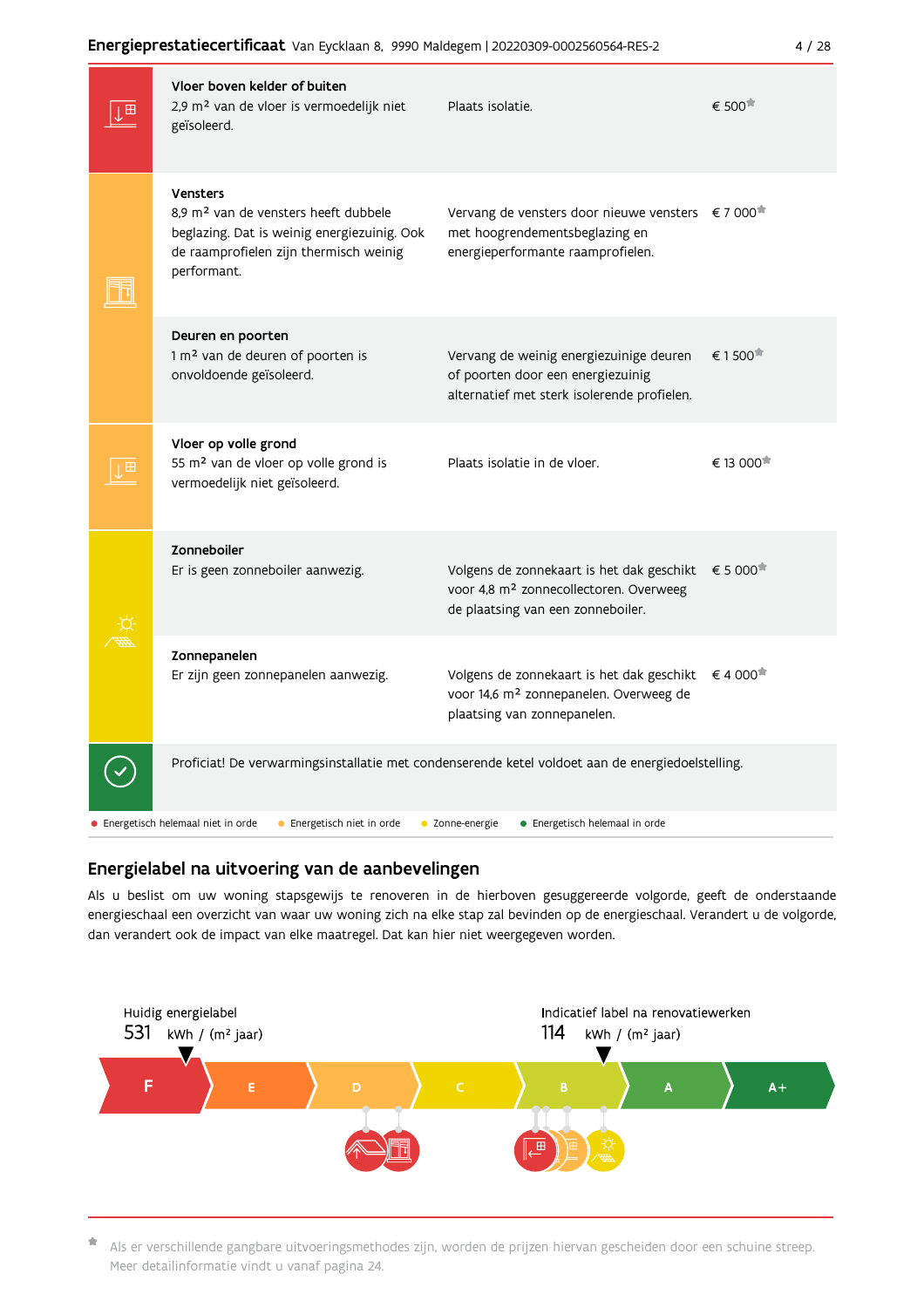# Aandachtspunten

Hou rekening met de volgende aspecten als u uw woning energiezuinig en comfortabeler wilt maken.

Luchtdichtheid: De luchtdichtheid van uw woning is niet gemeten. Een goede luchtdichtheid is nodig om de warmte niet via spleten en kieren te laten ontsnappen. Let er bij de renovatie op dat de werken luchtdicht uitgevoerd worden. U kunt nadien de luchtdichtheid laten meten om eventueel overblijvende lekken op te sporen en uw energielabel mogelijk nog te verbeteren.





Koeling en zomercomfort: Uw woning heeft kans op oververhitting, ondanks de aanwezige zonwering. Vermijd de plaatsing van een koelinstallatie, want die verbruikt veel energie. Bekijk of andere maatregelen mogelijk zijn om oververhitting tegen te gaan: 's nachts intensief ventileren, bijkomende zonwering ...

| . .<br>. .<br>$\frac{1}{2}$<br>-<br>v<br>. .<br>. .<br>۰.<br>٧ |  |  |  |
|----------------------------------------------------------------|--|--|--|
|                                                                |  |  |  |
|                                                                |  |  |  |

Sanitair warm water: Uw woning beschikt niet over een zonneboiler. Overweeg de plaatsing van een zonneboiler of warmtepompboiler. Daarmee kunt u energie besparen.

#### Let op!

 $\left( \ \cdot \right)$ 

De aanbevelingen, aandachtspunten en eventuele prijsindicaties op het energieprestatiecertificaat worden standaard gegenereerd op de wijze die de Vlaamse overheid heeft vastgelegd. Laat u bijstaan door een specialist om op basis van de aanbevelingen en aandachtspunten een concreet renovatieplan op te stellen. De energiedeskundige is niet aansprakelijk voor de eventuele schade die ontstaat bij het uitvoeren van de standaard gegenereerde aanbevelingen of aandachtspunten.

#### Meer informatie?

- Voor meer informatie over het energieprestatiecertificaat, gebruiksgedrag, woningkwaliteit ... kunt u terecht op www.energiesparen.be.
- Meer informatie over uw woning vindt u op uw persoonlijke woningpas. Surf naar woningpas.vlaanderen.be om uw woningpas te bekijken.
- Meer informatie over beter renoveren vindt u op www.energiesparen.be/ikbenoveer.

Gegevens energiedeskundige: SEBASTIAAN HARRY DU FOSSE 8340 Damme FD11787

#### **Premies**

Informatie over energiewinsten, subsidies of andere financiële voordelen vindt u op www.energiesparen.be.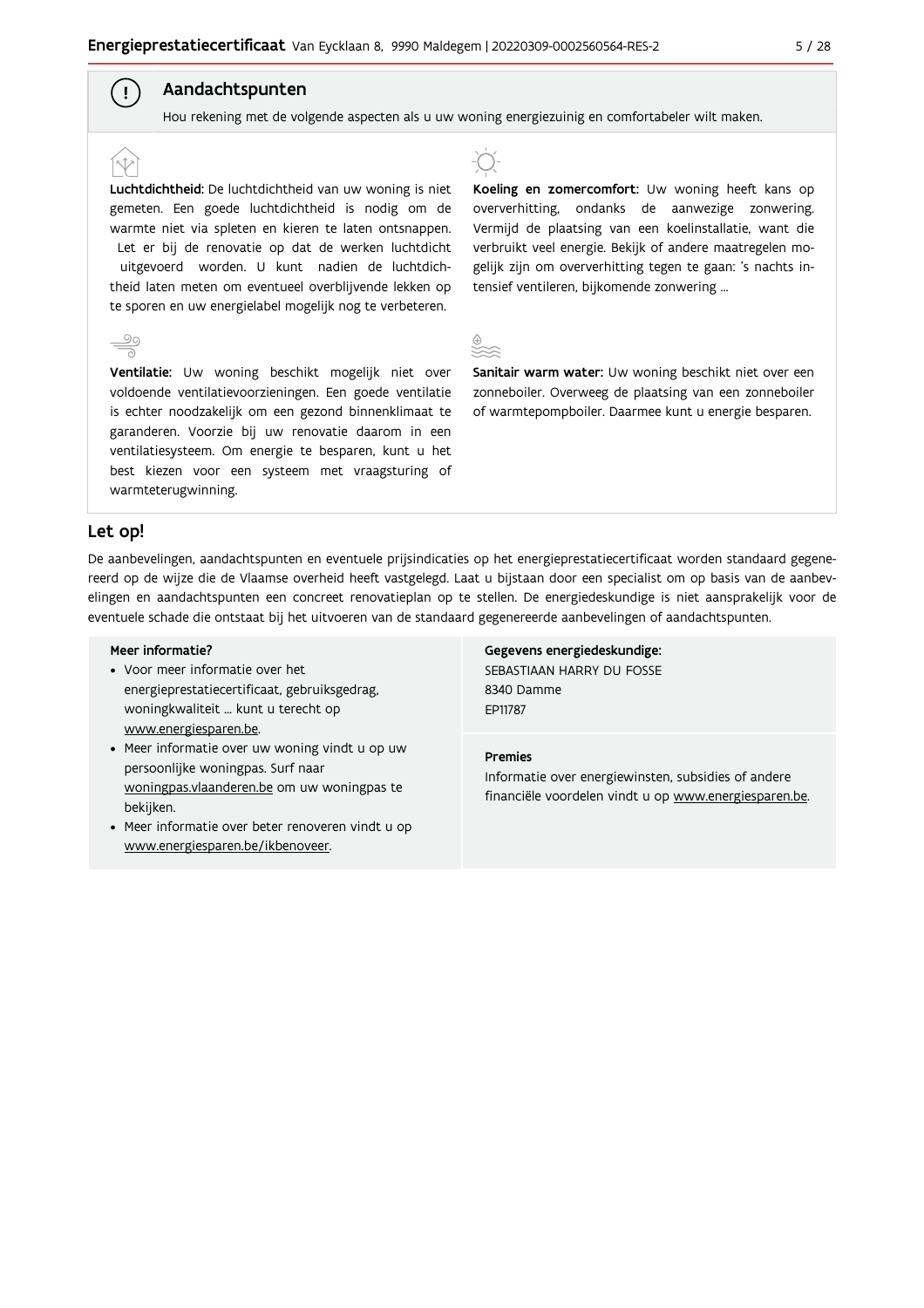# Energieprestatiecertificaat (EPC) in detail

Elk gebouw bestaat uit verschillende onderdelen die met elkaar verbonden zijn. Als u renoveert, kunt u het best al rekening houden met de werken die u later nog gaat uitvoeren.

Dit deel van het energieprestatiecertificaat gaat dieper in op de aanbevelingen van uw woning. Samen met uw architect of andere vakman kunt u op basis hiervan een renovatieplan opstellen.

#### Inhoudstafel

| Daken.                            | 8  |
|-----------------------------------|----|
| Vensters en deuren                | 11 |
| Muren                             | 14 |
| <b>Vloeren</b>                    | 17 |
| Ruimteverwarming                  | 19 |
| Installaties voor zonne-energie.  | 20 |
| Overige installaties              | 22 |
| Bewijsstukken gebruikt in dit EPC | 23 |
| Toelichting prijsindicaties       | 24 |
|                                   |    |

### 10 goede redenen om nu al te BENOveren

BENOveren is BEter reNOveren dan gebruikelijk is, met hogere ambities op het vlak van energieprestaties, goed gepland en met deskundig advies, zodat ook latere renovatiestappen haalbaar blijven (zie ook www.energiesparen.be/ikbenoveer). Een geBENOveerde woning biedt veel voordelen:

1. Een lagere energiefactuur 2. Meer comfort 3. Een gezonder binnenklimaat 4. Esthetische meerwaarde 5. Financiële meerwaarde  $\sqrt{3}$ 6. Nodig voor ons klimaat  $\begin{picture}(180,170)(-210,170)(-210,170)(-210,170)(-210,170)(-210,170)(-210,170)(-210,170)(-210,170)(-210,170)(-210,170)(-210,170)(-210,170)(-210,170)(-210,170)(-210,170)(-210,170)(-210,170)(-210,170)(-210,170)(-210,170)(-210,170)(-210,170)(-210,170)($ 7. Uw woning is klaar voor uw oude dag 8. Minder onderhoud 9. Vandaag al haalbaar 10. De overheid betaalt mee

### Renoveren of slopen: let op voor asbest!

Asbest is een schadelijke stof die nog regelmatig aanwezig is in gebouwen. In veel gevallen kunnen asbesttoepassingen op een eenvoudige en vooral veilige manier verwijderd worden. Deze werken en eventuele bijhorende kosten zijn niet inbegrepen in het EPC. Voor meer informatie over (het herkennen van) asbest en asbestverwijdering kunt u terecht op www.ovam.be.

### Hoe wordt het EPC opgemaakt?

De eigenschappen van uw woning zijn door de energiedeskundige ingevoerd in software die door de Vlaamse overheid is opgelegd. De energiedeskundige mag zich alleen baseren op zijn vaststellingen tijdens het plaatsbezoek en op bewijsstukken die voldoen aan de voorwaarden die de Vlaamse overheid heeft opgelegd. Op basis van de invoergegevens berekent de software het energielabel en genereert automatisch aanbevelingen en eventueel ook prijsindicaties. Bij onbekende invoergegevens gaat de software uit van veronderstellingen, onder meer op basis van het (ver)bouw- of fabricagejaar. Om zeker te zijn van de werkelijke samenstelling van uw muur, dak of vloer kunt u ervoor kiezen om verder (destructief) onderzoek uit te voeren (losschroeven stopcontact, gaatje boren in een voeg, binnenafwerking tijdelijk verwijderen ...).

Voor meer informatie over de werkwijze, de bewijsstukken en de voorwaarden kunt u terecht op www.energiesparen.be.

De bewijsstukken die gebruikt zijn voor dit EPC, kan u terugvinden op pagina 23.

### Slopen?

Voor oudere woningen of woningen in slechte staat, is het soms interessant om het gebouw te slopen en opnieuw te beginnen. Als u sloop overweegt, kunt u voor meer informatie terecht op www.energiesparen.be.

#### **Energiedoelstelling 2050**

De energiedoelstelling van de Vlaamse Regering is om tegen 2050 alle woningen en appartementen in Vlaanderen minstens even energiezuinig te maken als een energetisch performante nieuwbouwwoning van 2017.

Ten tijde van de opmaak van dit EPC is het nog niet verplicht om aan die energiedoelstelling te voldoen. Denk echter vooruit! Hou nu al zo veel mogelijk rekening met die energiedoelstelling en streef zelfs naar beter.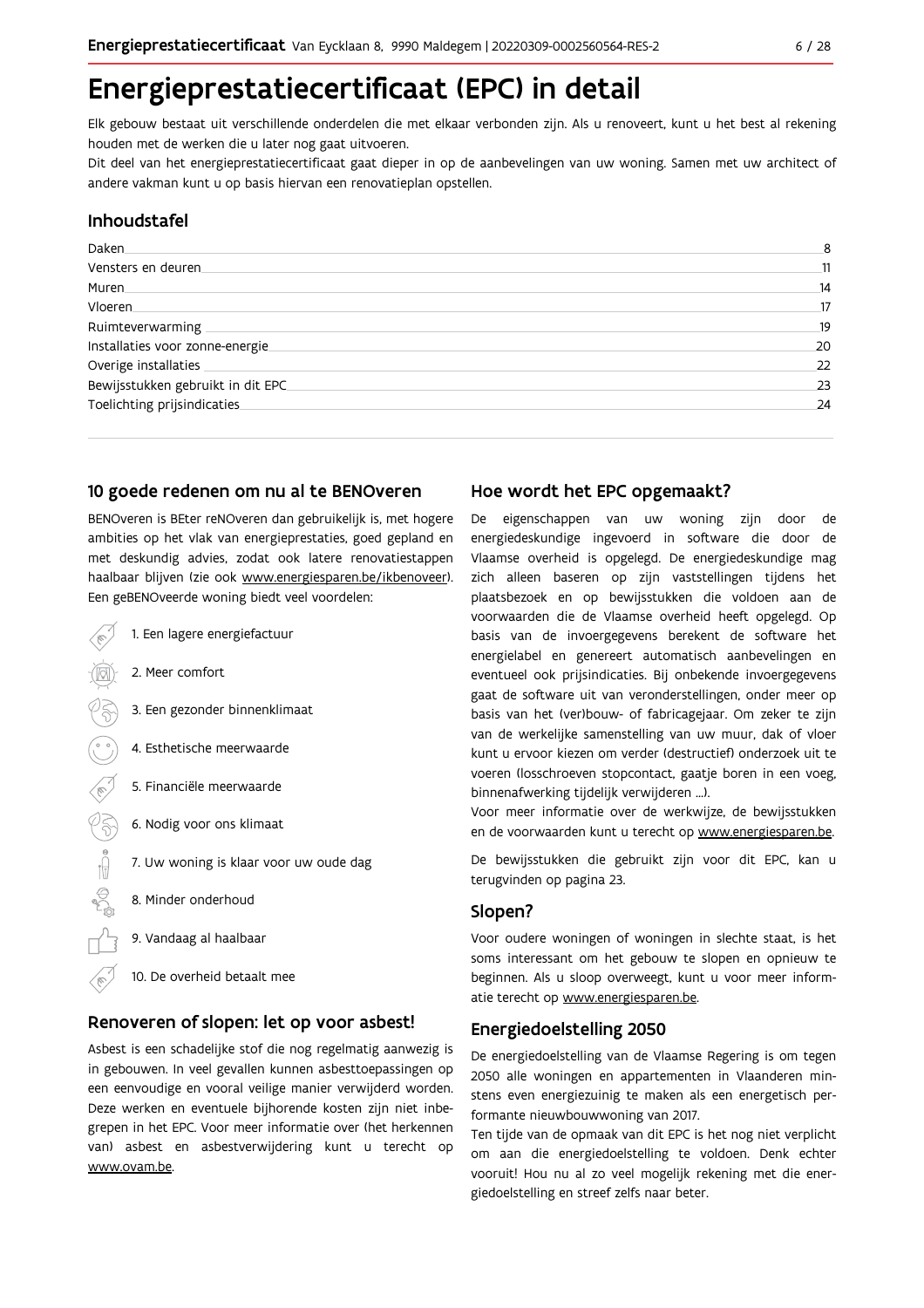# Algemene gegevens

| Gebouw id / Gebouweenheid id                                | 14298059 / 14298832    |
|-------------------------------------------------------------|------------------------|
| Datum plaatsbezoek                                          | 07/03/2022             |
| Referentiejaar bouw                                         | 1963                   |
| Beschermd volume (m <sup>3</sup> )                          | 318                    |
| Ruimten niet opgenomen in het beschermd volume              | zolder                 |
| Bruikbare vloeroppervlakte (m <sup>2</sup> )                | 111                    |
| Verliesoppervlakte (m <sup>2</sup> )                        | 248                    |
| Infiltratiedebiet $(m^3/(m^2h))$                            | Onbekend               |
| Thermische massa                                            | Half zwaar/matig zwaar |
| Open haard(en) voor hout aanwezig                           | Ja                     |
| Niet-residentiële bestemming                                | Geen                   |
| Berekende energiescore (kWh/(m <sup>2</sup> jaar))          | 531                    |
| Karakteristiek jaarlijks primair energieverbruik (kWh/jaar) | 58.931                 |
| CO2-emissie (kg/jaar)                                       | 11.640                 |
| Indicatief S-peil                                           | 174                    |
| Gemiddelde U-waarde gebouwschil (W/(m <sup>2</sup> K))      | 2.24                   |
| Gemiddeld installatierendement verwarming (%)               | 72                     |

# Verklarende woordenlijst

| beschermd volume                                    | Het volume van alle ruimten die men wenst te beschermen tegen warmteverlies naar<br>buiten, de grond en aangrenzende onverwarmde ruimten.                                                                                                                                 |
|-----------------------------------------------------|---------------------------------------------------------------------------------------------------------------------------------------------------------------------------------------------------------------------------------------------------------------------------|
| bruikbare vloeroppervlakte                          | De vloeroppervlakte binnen het beschermd volume die beloopbaar en toegankelijk is.                                                                                                                                                                                        |
| U-waarde                                            | De U-waarde beschrijft de isolatiewaarde van daken, muren, vensters  Hoe lager de<br>U-waarde, hoe beter de constructie isoleert.                                                                                                                                         |
| R-waarde                                            | De warmteweerstand van een materiaallaag. Hoe groter de R-waarde, hoe beter de<br>materiaallaag isoleert.                                                                                                                                                                 |
| lambdawaarde                                        | De warmtegeleidbaarheid van een materiaal. Hoe lager de lambdawaarde, hoe beter<br>het materiaal isoleert.                                                                                                                                                                |
| karakteristiek jaarlijks primair<br>energieverbruik | De berekende hoeveelheid primaire energie die gedurende één jaar nodig is voor de<br>verwarming, de aanmaak van sanitair warm water, de ventilatie en de koeling van een<br>woning. Eventuele bijdragen van zonneboilers en zonnepanelen worden in mindering<br>gebracht. |
| berekende energiescore                              | Een maat voor de totale energieprestatie van een woning. De berekende energiescore<br>is gelijk aan het karakteristiek jaarlijks primair energieverbuik, gedeeld door de<br>bruikbare vloeroppervlakte.                                                                   |
| S-peil                                              | Een maat voor de energieprestatie van de gebouwschil van een woning. Het S-peil<br>houdt rekening met de isolatie, de luchtdichtheid, de oriëntatie, de zonnewinsten en<br>de vormefficiëntie. Hoe lager het S-peil, hoe energie-efficiënter de gebouwschil.              |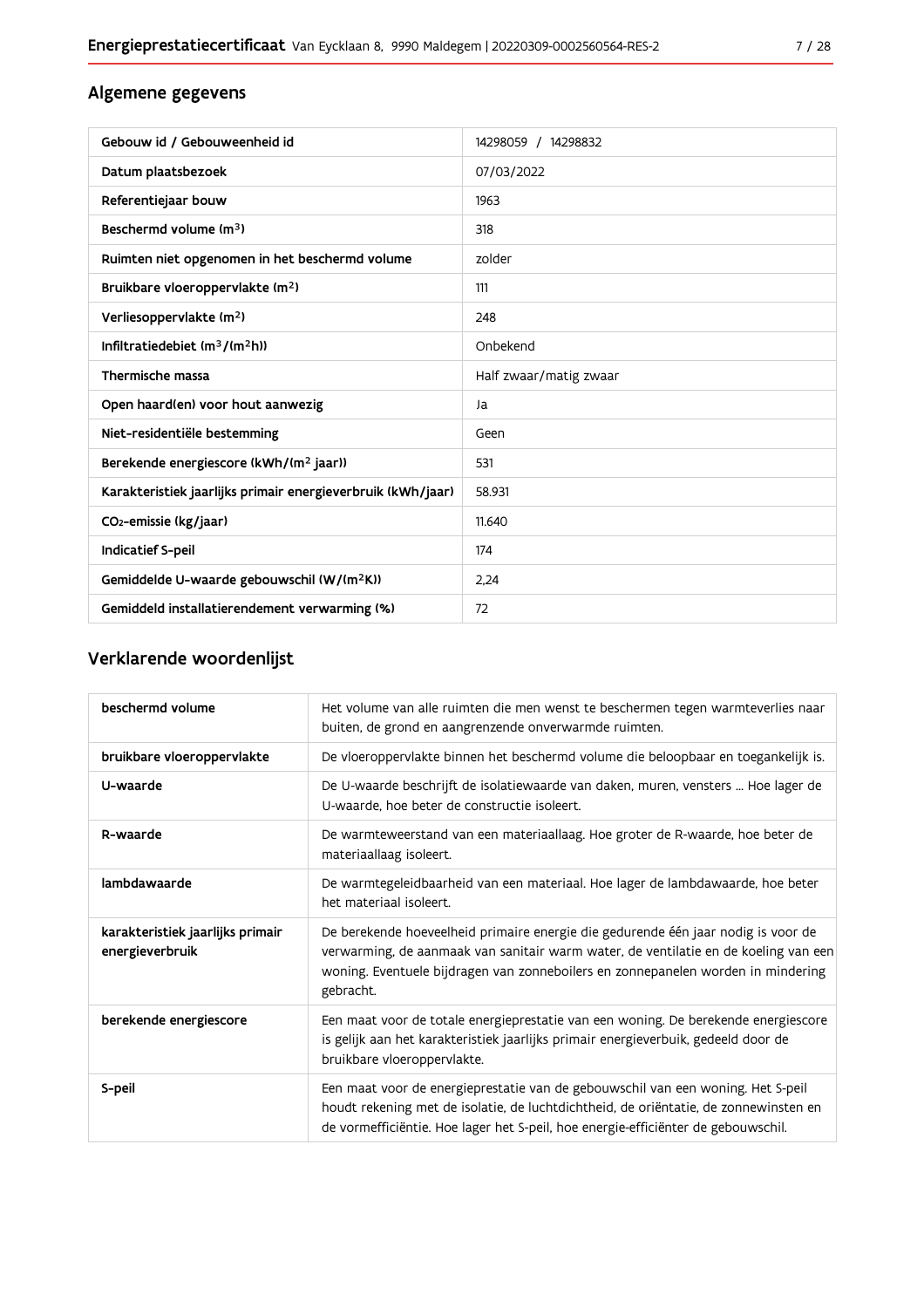# Daken

| Hellend dak<br>23 m <sup>2</sup> van het hellende dak is vermoedelijk<br>niet geïsoleerd.                                      | Plaats isolatie aan de binnenkant van het<br>hellende dak<br>of plaats isolatie aan de buitenzijde van<br>het hellende dak. | $\epsilon$ 1500 <sup><math>\pi</math></sup><br>$\epsilon$ 8 500 $\pi$ |
|--------------------------------------------------------------------------------------------------------------------------------|-----------------------------------------------------------------------------------------------------------------------------|-----------------------------------------------------------------------|
| Plat dak<br>1,1 m <sup>2</sup> van het platte dak is vermoedelijk niet Plaats isolatie boven op het platte dak.<br>geïsoleerd. |                                                                                                                             | $\epsilon$ 500 $\pm$                                                  |
| Plafond<br>44 m <sup>2</sup> van het plafond is (vermoedelijk) niet<br>geïsoleerd.                                             | Plaats isolatie in of onder het plafond<br>of plaats isolatie boven op het plafond.                                         | € 7 000 <sup>★</sup><br>$\epsilon$ 4 500 $\pi$                        |

Bij de renovatie van uw dak kunt u het best streven naar een U-waarde van maximaal 0.24 W/(m<sup>2</sup>K). Dat komt overeen met een isolatielaag van ongeveer 14 cm minerale wol of XPS ( $\lambda_a$  = 0,035 W/(m.K)) of 12 cm PUR ( $\lambda_a$  = 0,027 W/(m.K)). Als u de isolatie van uw platte of hellende dak tussen een houten dakstructuur plaatst, moet u de isolatiedikte verhogen tot minstens 22 cm minerale wol.

Hoogstwaarschijnlijk renoveert u uw dak(en) maar één keer grondig. Isoleer daarom meteen maximaal. De energiedoelstelling van 0,24 W/(m<sup>2</sup>K) vormt de basis, maar u kunt altijd streven naar beter.

# Denk vooruit!

- · Isoleert u eerst uw dak en dan uw muren? Verleng dan nu al de dakoversteken zodat de buitenmuurisolatie luchtdicht en zonder koudebrug op de dakisolatie kan aansluiten. Plaats ook de regenwaterafvoer zodanig dat er nog plaats genoeg is om buitenmuurisolatie te plaatsen.
- · Wordt het platte dak een stuk dikker door de isolatie? Hou er dan rekening mee dat u ook de dakgoten, brandmuurtjes, dakranden, gevels ... moet verhogen.
- · Bent u van plan een ventilatiesysteem, zonneboiler of zonnepanelen te plaatsen? Hou dan nu al rekening met de nodige leidingdoorvoeren of dakverstevigingen.
- · Denk bij de renovatie van uw dak aan functies die u later nog wilt toevoegen (bijvoorbeeld een zolderkamer wordt bureau) en zorg nu al voor voldoende daglicht door bijvoorbeeld dakvlakvensters te integreren in uw dak.

# Een plat dak isoleren

Bij de isolatie van een plat dak kunt u het best kiezen voor een warm dak. Als het platte dak nog in goede staat is, wordt boven op de bestaande dakconstructie een nieuwe laag met dampscherm, isolatie en dakbedekking aangebracht. Als het dak al geïsoleerd is, moet vooraf bekeken worden hoeveel isolatie u nog kunt bijplaatsen. Vraag daarvoor raad aan een specialist.

Een groendak is een mooie en tegelijk ecologische oplossing. Laat een specialist vooraf onderzoeken of u van het platte dak een groendak kunt maken.

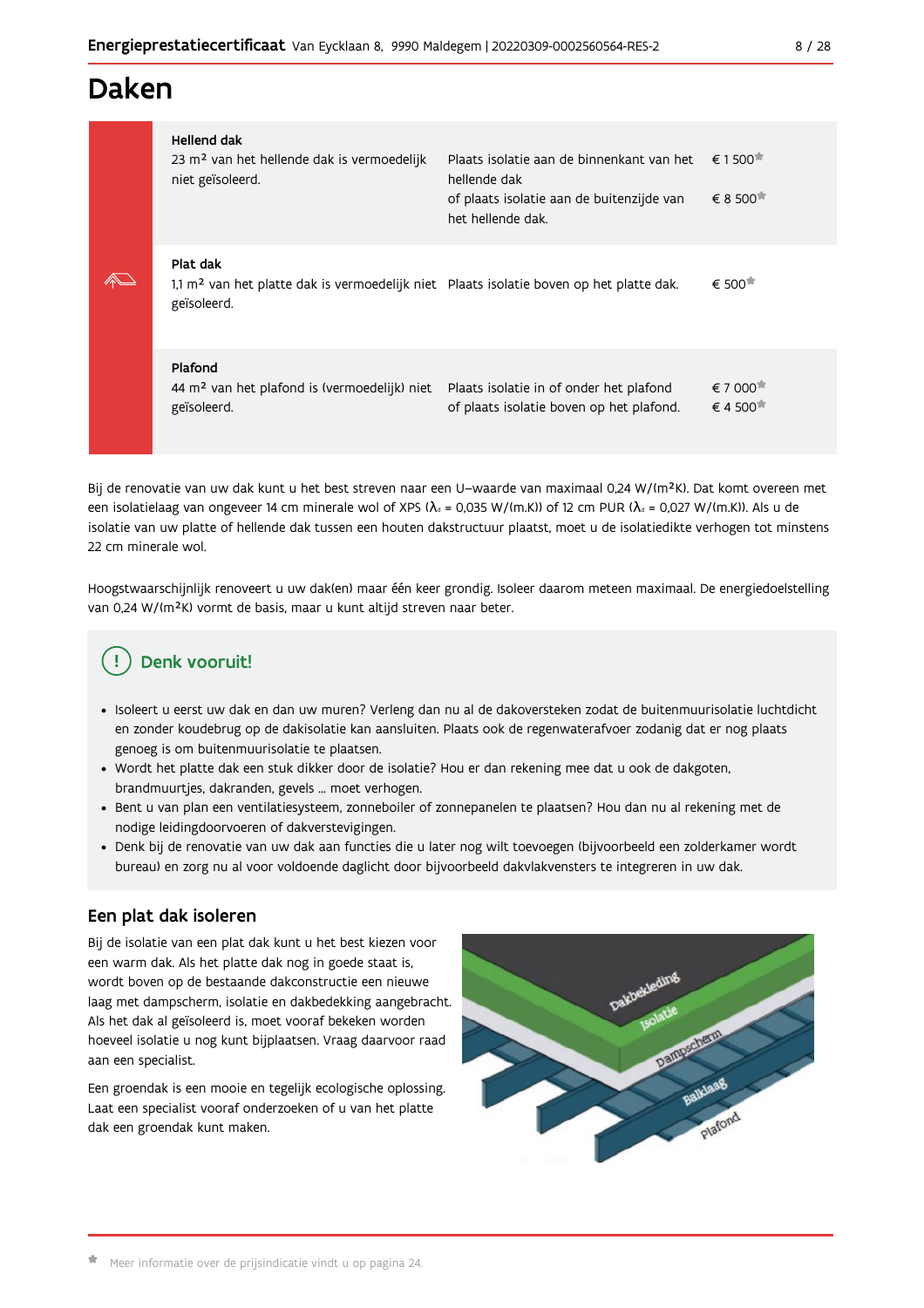## Een hellend dak isoleren

Een hellend dak kunt u aan de buiten- of binnenkant isoleren.

#### 1. Dak isoleren aan de buitenkant

De isolatie wordt boven op de draagconstructie geplaatst. Daarboven komen een onderdak en dakbedekking (pannen, leien ...).



1. Dampscherm | 2. Isolatie | 3. Onderdak | 4. Dakbekleding  $\Theta$ 

- · Isolatieplaten kunnen doorlopen, waardoor er geen risico is op koudebruggen bij de aansluiting met de muurisolatie.
- · Bestaande dakconstructie kan van binnenuit volledig zichtbaar blijven en binnenafwerking kan behouden worden.
- · U hebt de mogelijkheid om uw dak aan de buitenkant een nieuwe look te geven (met nieuwe dakbedekkingsmaterialen).

### $\odot$

- · Meestal moeilijker uitvoerbaar en duurder, omdat de dakbedekking, panlatten en tengellatten eerst verwijderd moeten worden.
- · Niet altijd mogelijk of wenselijk, bijvoorbeeld door de aansluiting op aanpalende daken, of omdat de dakvlakvensters dan in de hoogte moeten worden aangepast.

# Een plafond isoleren

Als de ruimte onder uw hellende dak onverwarmd blijft of ontoegankelijk is, kunt u beter het plafond isoleren. Zo bespaart u dubbel: op uw energiefactuur, maar ook op het isolatiemateriaal en de plaatsing. U kunt de isolatie boven op de vloerplaat plaatsen.

#### 2. Dak isoleren aan de binnenkant

De isolatie wordt tussen en onder de dakconstructie aan de binnenkant geplaatst. Daartegen komt een dampscherm en, indien gewenst, een binnenafwerking.



1. Onderdak | 2. Isolatie | 3. Dampscherm | 4. binnenafwerking

#### $\bigoplus$

- Als de dakconstructie in goede staat is en er een onderdak aanwezig is, is isolatie aan de binnenkant van het dak de goedkoopste oplossing.
- · U kunt de werken eventueel zelf uitvoeren volgens de regels van de kunst.
- · Uw dak krijgt een nieuwe look aan de binnenkant (bv. met gipsplaten en afwerking).

#### $\odot$

- · Er is extra aandacht nodig voor de overgang van de dakisolatie naar de muurisolatie.
- · Dit kan enkel uitgevoerd worden indien er een dampopen onderdak aanwezig is.
- · U verliest het originele uitzicht van de bestaande dakconstructie en er gaat vaak zolderruimte verloren.

Bij een vloeropbouw met houten elementen kunt u de isolatie tussen de balken aanbrengen. Als de zolder wordt gebruikt, moet u een loopvloer plaatsen. Isoleer goed rond het trapgat en voorzie in isolatie in het zolderluik.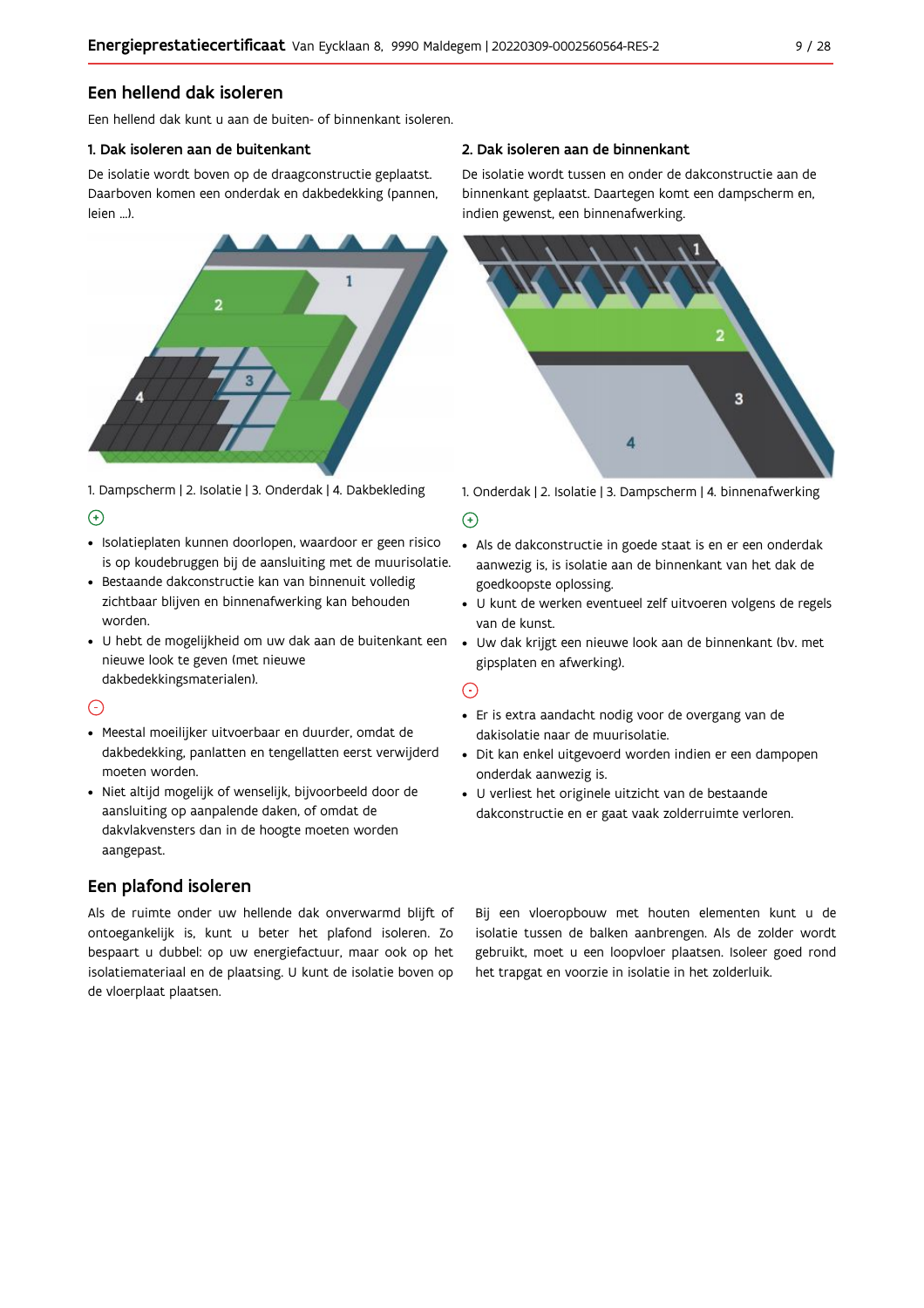#### Pas op! (!

- · Zorg steeds dat de isolatie wind- en luchtdicht geplaatst wordt. Anders gaat een groot deel van het isolatie-effect teniet.
- · Het extra gewicht op de bestaande constructie van het dak heeft mogelijk een impact op de draagkracht en stabiliteit van het dak, de gevels en de fundering.
- · Door het isoleren van het dak gaat de luchtdichtheid van uw woning er op vooruit en kan de luchtverversing niet meer gebeuren via spleten en kieren. Voorzie dus een ventilatiesysteem om uw woning te ventileren. Dat is niet enkel essentieel om vochtproblemen te vermijden, maar ook voor uw gezondheid en uw comfort.

Laat u bijstaan door een architect, aannemer of vakman voor deskundig advies en een goede uitvoering van de werken.

# Technische fiche daken

De energiedeskundige heeft de onderstaande gegevens ingevoerd. Bezorg die gegevens aan uw vakman.

|                    | Beschrijving                     | Oriëntatie               | (m <sup>2</sup> )<br>Netto-oppervlakte | bekend<br>U-waarde l<br>(W/(m <sup>2</sup> K)) | bekend<br>R-waarde l<br>(m <sup>2</sup> K/W) | solatie |                   | Refjaar renovatie        | R-waarde isolatie<br>bekend (m <sup>2</sup> K/W) | Luchtlaag | Daktype | U-waarde<br>Berekende I<br>(W/(m <sup>2</sup> K)) |
|--------------------|----------------------------------|--------------------------|----------------------------------------|------------------------------------------------|----------------------------------------------|---------|-------------------|--------------------------|--------------------------------------------------|-----------|---------|---------------------------------------------------|
|                    | Hellend dak voor                 |                          |                                        |                                                |                                              |         |                   |                          |                                                  |           |         |                                                   |
|                    | DV1                              | Z                        | 9,9                                    | $\overline{\phantom{a}}$                       | $\overline{\phantom{0}}$                     |         | isolatie onbekend | $\overline{\phantom{0}}$ | $\overline{\phantom{a}}$                         | onbekend  | a       | 5,00                                              |
| Hellend dak achter |                                  |                          |                                        |                                                |                                              |         |                   |                          |                                                  |           |         |                                                   |
|                    | DA1                              | N                        | 12,8                                   | $\overline{\phantom{0}}$                       |                                              |         | isolatie onbekend |                          |                                                  | onbekend  | a       | 5,00                                              |
| Plat dak           |                                  |                          |                                        |                                                |                                              |         |                   |                          |                                                  |           |         |                                                   |
|                    | DAKK1-PD1                        | $\overline{\phantom{a}}$ | 1,1                                    |                                                |                                              |         | isolatie onbekend |                          |                                                  | onbekend  | a       | 4,00                                              |
|                    | Plafond onder onverwarmde ruimte |                          |                                        |                                                |                                              |         |                   |                          |                                                  |           |         |                                                   |
| ٠                  | PF1                              | $\overline{\phantom{a}}$ | 4,1                                    | $\overline{\phantom{a}}$                       | ٠                                            |         | isolatie onbekend | $\overline{\phantom{a}}$ |                                                  | onbekend  | a       | 2,86                                              |
| ٠                  | PF <sub>2</sub>                  | $\overline{\phantom{a}}$ | 2,4                                    | $\overline{\phantom{a}}$                       | $\overline{\phantom{a}}$                     |         | isolatie afwezig  | $\overline{\phantom{a}}$ | 0,00                                             | afwezig   | a       | 2,86                                              |
| ٠                  | PF3                              | $\overline{\phantom{a}}$ | 2,1                                    | $\overline{\phantom{a}}$                       | -                                            |         | isolatie afwezig  | $\overline{\phantom{a}}$ | 0,00                                             | afwezig   | a       | 2,86                                              |
| ٠                  | PF4                              | $\overline{\phantom{a}}$ | 35                                     | $\overline{\phantom{a}}$                       | $\overline{\phantom{a}}$                     |         | isolatie afwezig  | $\overline{\phantom{a}}$ | 0,00                                             | afwezig   | a       | 2,86                                              |

#### Legende

a dak niet in riet of cellenbeton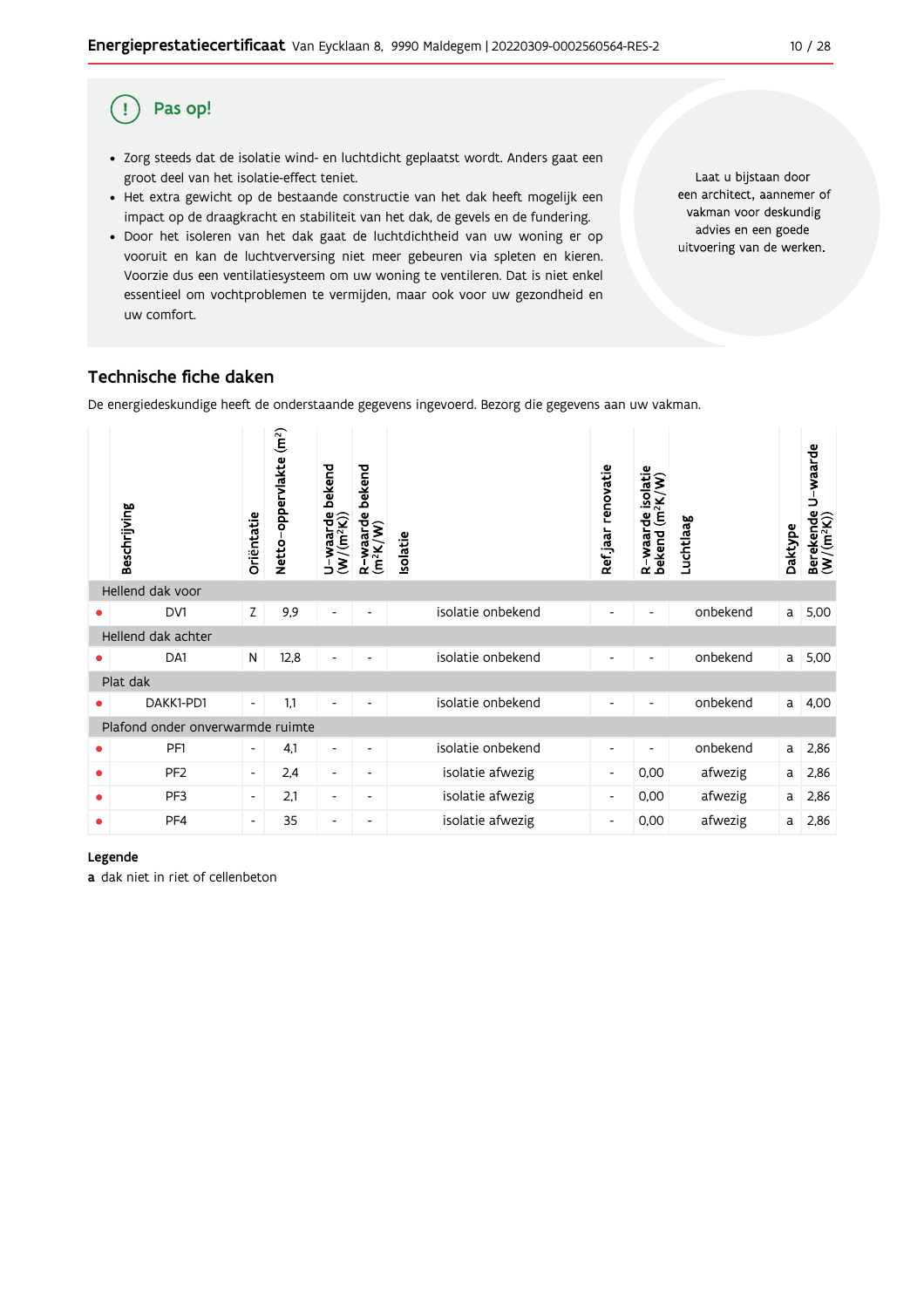# Vensters en deuren

|  | <b>Vensters</b><br>11.5 m <sup>2</sup> van de vensters heeft enkele<br>beglazing. Dat is niet energiezuinig. Ook de<br>raamprofielen zijn thermisch weinig<br>performant.   | Vervang de vensters door nieuwe vensters € 9 500 <sup>*</sup><br>met hoogrendementsbeglazing en<br>energieperformante raamprofielen. |                                              |
|--|-----------------------------------------------------------------------------------------------------------------------------------------------------------------------------|--------------------------------------------------------------------------------------------------------------------------------------|----------------------------------------------|
|  | <b>Vensters</b><br>8.9 m <sup>2</sup> van de vensters heeft dubbele<br>beglazing. Dat is weinig energiezuinig. Ook<br>de raamprofielen zijn thermisch weinig<br>performant. | Vervang de vensters door nieuwe vensters<br>met hoogrendementsbeglazing en<br>energieperformante raamprofielen.                      | € 7 000                                      |
|  | Deuren en poorten<br>1 m <sup>2</sup> van de deuren of poorten is<br>onvoldoende geïsoleerd.                                                                                | Vervang de weinig energiezuinige deuren<br>of poorten door een energiezuinig<br>alternatief met sterk isolerende profielen.          | $\epsilon$ 1 500 <sup><math>\pi</math></sup> |

De kwaliteit van zowel de beglazing als de profielen bepaalt de energieprestatie van uw vensters. Kies altijd voor dubbele hoogrendementsbeglazing of drievoudige beglazing met een U-waarde van maximaal 1,0 W/(m<sup>2</sup>K). Bij de renovatie van vensters kunt u het best streven naar een U-waarde van maximaal 1,5 W/(m<sup>2</sup>K) voor de vensters (glas + profielen). Naast de vensters in de gevel verdienen ook dakvlakvensters, koepels, lichtstraten, polycarbonaatplaten en glasbouwstenen de nodige aandacht.

Bij de vervanging van uw deuren, poorten of panelen kunt u het best streven naar een U-waarde van maximaal 2 W/(m<sup>2</sup>K). Kies daarom voor een deur of poort met sterk isolerende profielen en panelen. Als de deur glas bevat, kunt u het best kiezen voor dubbele hoogrendementsbeglazing of drievoudige beglazing met een U-waarde van maximaal 1,0 W/(m<sup>2</sup>K).

Hoogstwaarschijnlijk vervangt u uw buitenschrijnwerk maar één keer. Kies daarom meteen voor de meest energie-efficiënte oplossing.

# Denk vooruit!

- · Vervangt u eerst uw buitenschrijnwerk en isoleert u pas nadien uw gevels? Zorg er nu al voor dat de buitenmuurisolatie zonder koudebruggen op de profielen van uw vensters en deuren zal kunnen aansluiten. Zo vermijdt u condensatie en schimmelvorming in uw woning.
- Bent u van plan om ventilatie te plaatsen met natuurlijke toevoer, eventueel in combinatie met mechanische afvoer? Bouw dan nu al ventilatieroosters in de vensters in.
- · Bent u van plan geautomatiseerde buitenzonwering te plaatsen? Breng dan nu al de nodige bekabeling aan.

# Vensters vervangen

Het venster (glas + profielen) in zijn geheel vervangen is op energetisch vlak de beste oplossing. Als het om bepaalde redenen (esthetisch, bouwkundige regelgeving ...) niet mogelijk of gewenst is om het volledige venster te vervangen, vervang dan minstens het glas of plaats een dubbel raam of voorzetglas. Besteed altijd voldoende aandacht aan een luchtdichte plaatsing van het buitenschrijnwerk.

Beschikt u nog over oude rolluikkasten? Vervang ze door geïsoleerde luchtdichte kasten.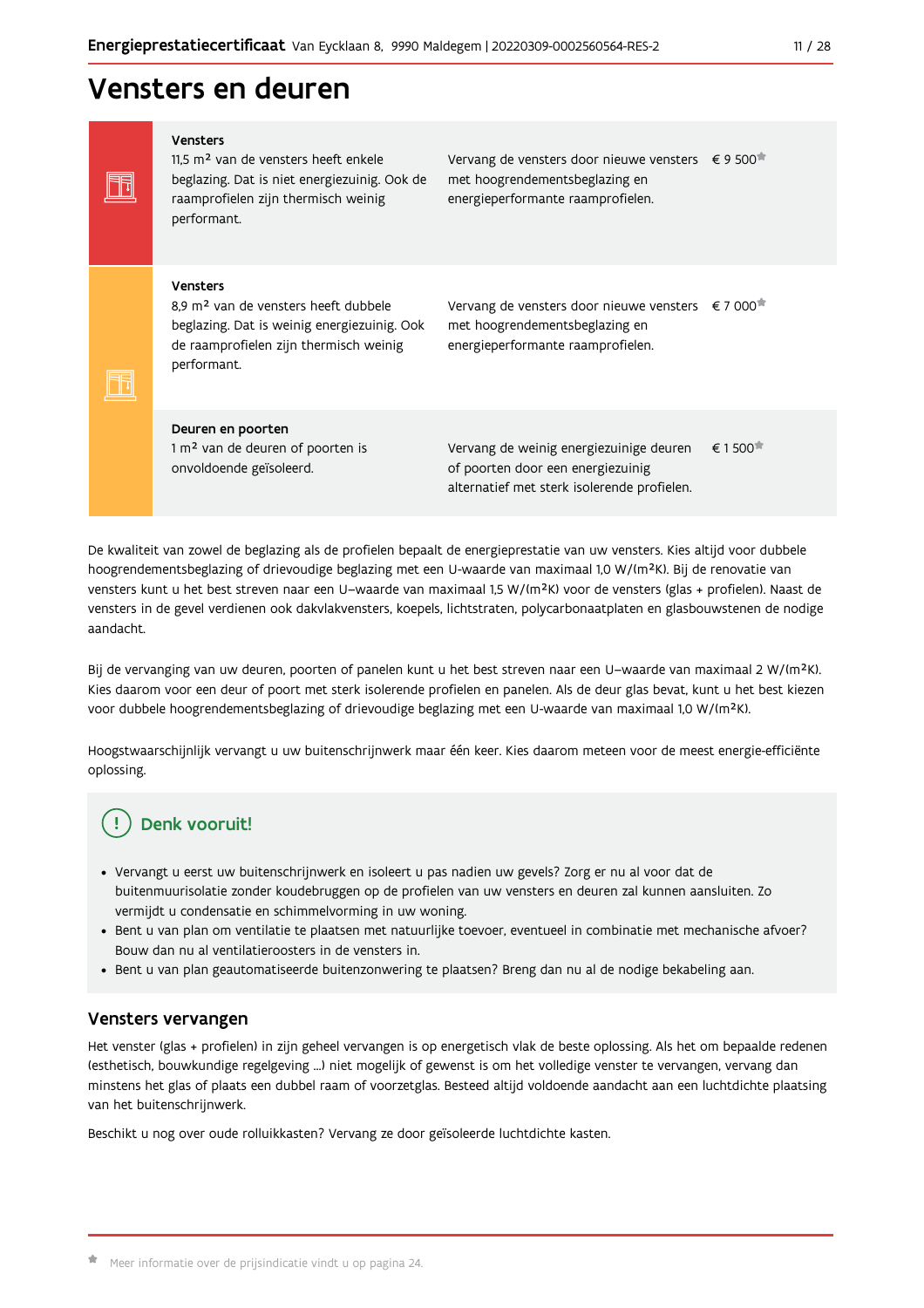### Deuren, poorten of panelen vervangen

Zorg ervoor dat deuren, poorten of panelen luchtdicht geplaatst worden. Een luchtdichte buitendeur is aan vier kanten uitgerust met een goede dichting. Aan de onderkant van de deur wordt daarvoor vaak gebruikgemaakt van een zogenaamde valdorpel. Dat is een automatisch tochtprofiel dat onzichtbaar in de onderkant van de deur is ingewerkt. Door een mechanisme gaat de valdorpel automatisch naar beneden als de deur dichtgaat en komt hij naar omhoog als de deur geopend wordt.

#### Pas op! ′ ∫

· Dankzij de vervanging van het buitenschrijnwerk gaat de luchtdichtheid van uw woning er sterk op vooruit en kan de luchtverversing niet meer gebeuren via spleten en kieren. Voorzie dus een ventilatiesysteem om uw woning te ventileren. Dat is niet enkel essentieel om vochtproblemen te vermijden, maar ook voor uw gezondheid en uw comfort.

Laat u bijstaan door een architect, aannemer of vakman voor deskundig advies en een goede uitvoering van de werken.

## Technische fiche van de vensters

De energiedeskundige heeft de onderstaande gegevens ingevoerd. Bezorg die gegevens aan uw vakman.

|                | Beschrijving    | Oriëntatie | Helling   | Oppervlakte (m <sup>2</sup> ) | bekend<br>$U$ –waarde<br>(W/(m <sup>2</sup> K)) | <b>Beglazing</b> | Buitenzonwering | Profiel | Berekende U-waarde<br>(W/(m <sup>2</sup> K)) |
|----------------|-----------------|------------|-----------|-------------------------------|-------------------------------------------------|------------------|-----------------|---------|----------------------------------------------|
|                | In voorgevel    |            |           |                               |                                                 |                  |                 |         |                                              |
| ۰              | VG1-GL3         | Ζ          | verticaal | 3                             | $\overline{\phantom{a}}$                        | dubbel glas ?    | $\overline{a}$  | hout    | 2,86                                         |
| ٠              | VG1-GL2         | Z          | verticaal | 2,7                           | $\overline{\phantom{a}}$                        | enkel glas       | handbediend     | hout    | 5,08                                         |
| 0              | VG1-GL1         | Z          | verticaal | $\mathbf{1}$                  | -                                               | enkel glas       | handbediend     | hout    | 5,08                                         |
| In achtergevel |                 |            |           |                               |                                                 |                  |                 |         |                                              |
|                | AG1-GL1         | N          | verticaal | 4,9                           | $\blacksquare$                                  | dubbel glas ?    |                 | hout    | 2,86                                         |
| ٠              | AG1-GL2         | N          | verticaal | 1,6                           | $\overline{\phantom{a}}$                        | enkel glas       | handbediend     | hout    | 5,08                                         |
| $\bullet$      | DAKK1-AG1-GL1   | N          | verticaal | 1,1                           | $\overline{\phantom{a}}$                        | enkel glas       |                 | hout    | 5,08                                         |
|                | In rechtergevel |            |           |                               |                                                 |                  |                 |         |                                              |
| ⋒              | RG1-GL3         | O          | verticaal | 1,1                           | $\overline{\phantom{a}}$                        | dubbel glas ?    |                 | hout    | 2,86                                         |
| ۰              | RG1-GL2         | O          | verticaal | 3,6                           | $\overline{\phantom{a}}$                        | enkel glas       | handbediend     | hout    | 5,08                                         |
| $\bullet$      | RG1-GL1         | O          | verticaal | 1,5                           | $\overline{\phantom{a}}$                        | enkel glas       | handbediend     | hout    | 5,08                                         |

#### Legende glastypes

enkel glas Enkelvoudige beglazing dubbel glas?

Gewone dubbele beglazing of hoogrendementsbeglazing

#### Legende profieltypes

hout Houten profiel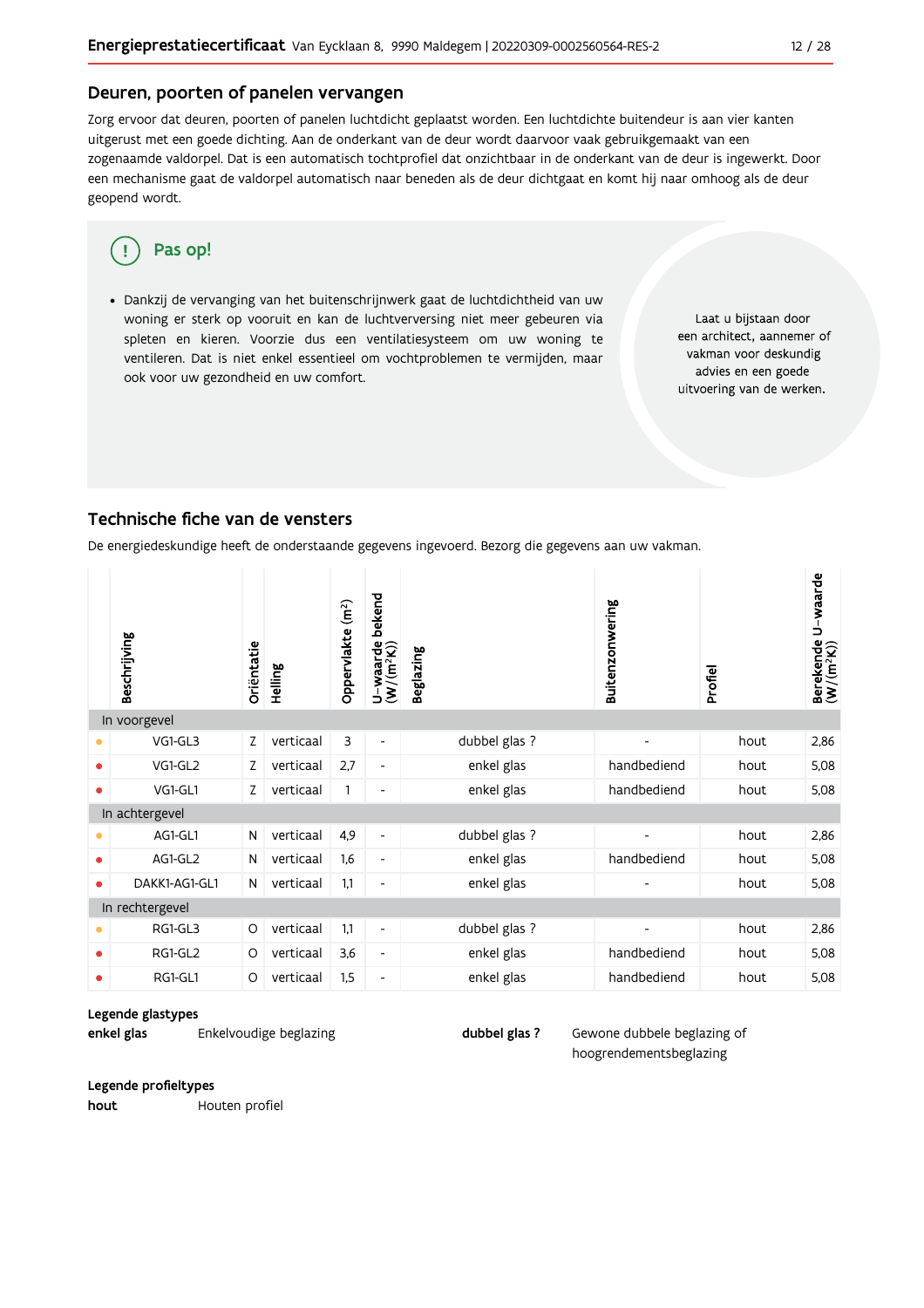## Technische fiche van de deuren, poorten en panelen

De energiedeskundige heeft de onderstaande gegevens ingevoerd. Bezorg die gegevens aan uw vakman.



### Legende deur/paneeltypes

**b** deur/paneel niet in metaal

#### Legende profieltypes

hout Houten profiel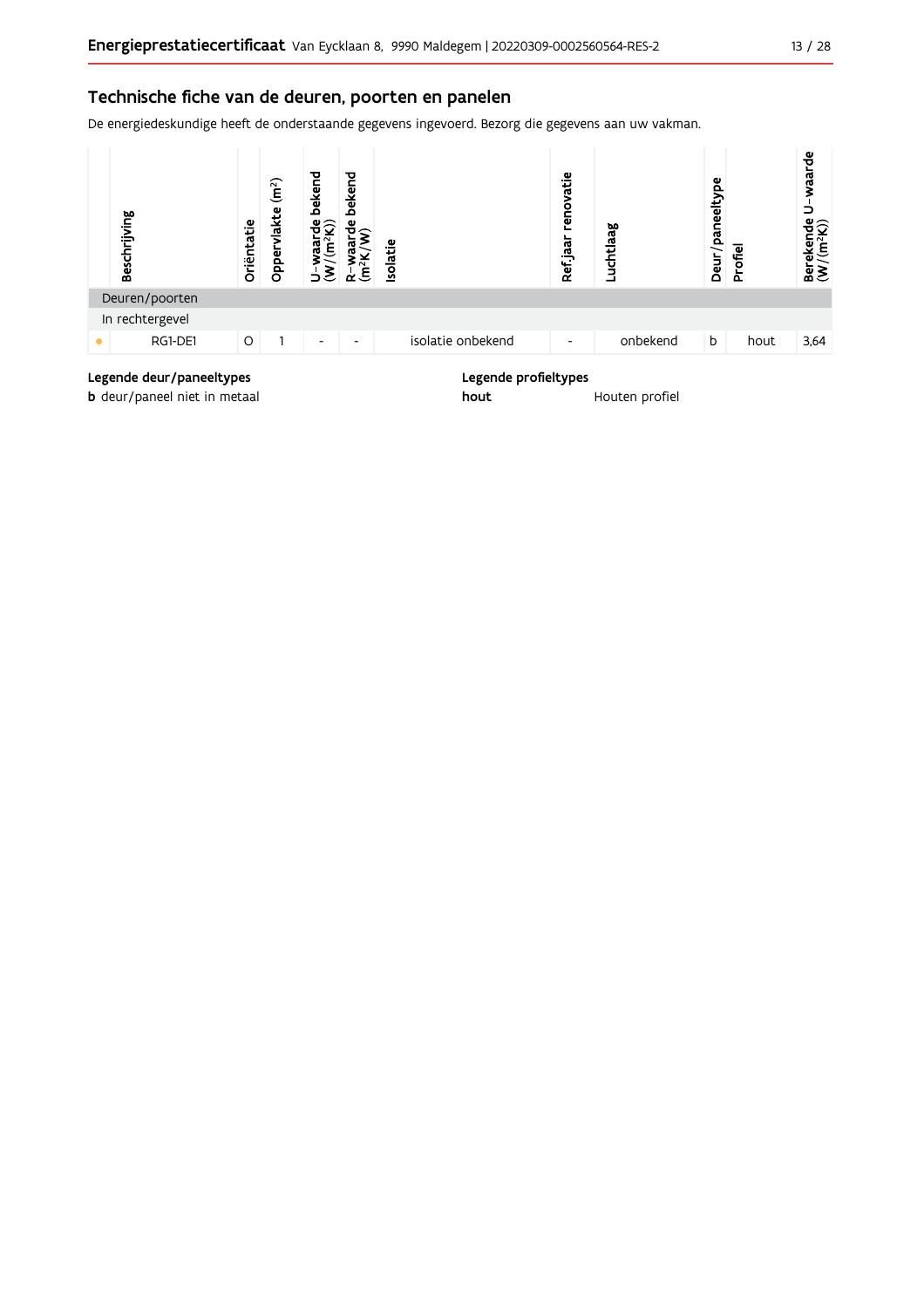# **Muren**

| -8 | Muur (spouw)<br>100 m <sup>2</sup> van de spouwmuren is niet<br>geïsoleerd. | Breng isolatie aan in de spouw en plaats<br>bijkomende isolatie aan de binnenkant van<br>de spouwmuur<br>of breng isolatie aan in de spouw en plaats € 34 500 <sup>*</sup><br>bijkomende isolatie aan de buitenkant van<br>de spouwmuur. | $\epsilon$ 23 500 $^{\ast}$ |
|----|-----------------------------------------------------------------------------|------------------------------------------------------------------------------------------------------------------------------------------------------------------------------------------------------------------------------------------|-----------------------------|
|    | Muur<br>1,2 m <sup>2</sup> van de muren is vermoedelijk niet<br>geïsoleerd. | Plaats isolatie aan de binnenkant van de<br>muur<br>of plaats isolatie aan de buitenkant van de €1000<br>muur.                                                                                                                           | € 500                       |

Bij de isolatie van de muren kunt u het best streven naar een U-waarde van maximaal 0,24 W/(m<sup>2</sup>K). Dat komt overeen met een isolatielaag van ongeveer 14 cm minerale wol, EPS of XPS ( $\lambda_a$  = 0,035 W/(mK)) of 10 cm PUR of PIR ( $\lambda_a$  = 0,023 W/(mK)). Als u de isolatie tussen regelwerk plaatst, breng dan minstens 6 cm extra isolatie aan.

Hoogstwaarschijnlijk renoveert u uw muren maar één keer grondig. Isoleer daarom meteen maximaal. De energiedoelstelling van 0,24 W/(m<sup>2</sup>K) vormt de basis, maar u kunt altijd streven naar beter.

# Pas op!

- · De warmteverliezen worden niet alleen beperkt door goed te isoleren, maar ook door luchtlekken te vermijden. Besteed voldoende aandacht aan het luchtdicht aansluiten van de muurisolatie op vensters en deuren, de vloer en het dak.
- · Door het isoleren van de muren gaat de luchtdichtheid van uw woning er op vooruit en kan de luchtverversing niet meer gebeuren via spleten en kieren. Voorzie dus een ventilatiesysteem om uw woning te ventileren. Dat is niet enkel essentieel om vochtproblemen te vermijden, maar ook voor uw gezondheid en uw comfort.

Laat u bijstaan door een architect, aannemer of vakman voor deskundig advies en een goede uitvoering van de werken.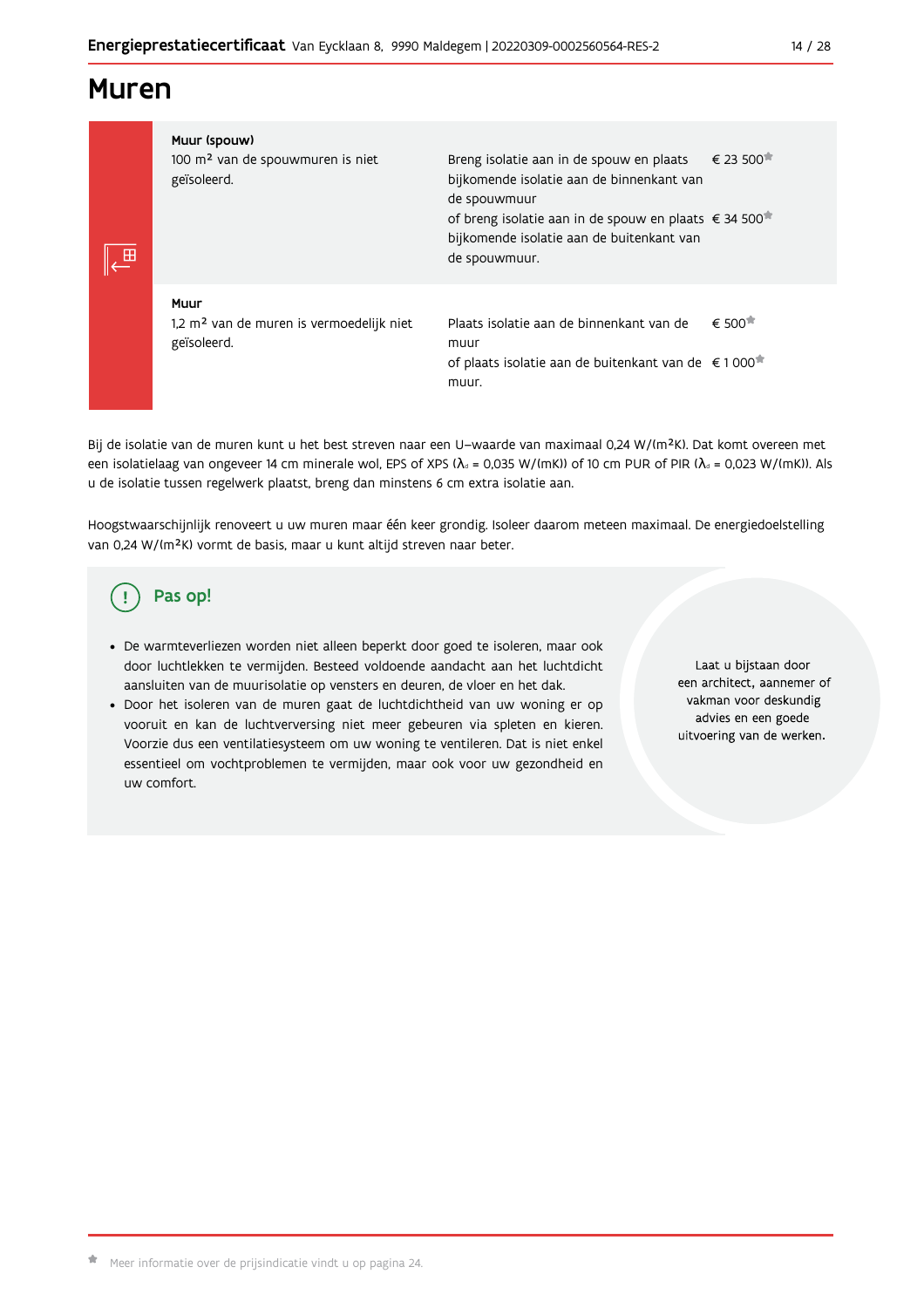# Methodes om buitenmuren te isoleren

Er bestaan een aantal methodes om muren te isoleren. U kunt die methodes combineren om de energiedoelstelling van 0,24 W/(m<sup>2</sup>K) te halen.

### Spouwmuren isoleren

Na-isolatie van de spouw moet gebeuren door een gecertificeerde aannemer. Een 5 cm brede spouw isoleren is vaak niet genoeg om de energiedoelstelling van 0,24 W/(m<sup>2</sup>K) te halen. Combineer de isolatie van de spouw met isolatie aan de binnen of buitenkant van de muren.



1. Dragende muur | 2. Ingeblazen isolatie | 3. Gevelsteen / gevelbekleding

## $\bigoplus$

- Weinig overlast en snelle uitvoering.
- Relatief goedkoop
- · Geen invloed op het uitzicht van de woning.

# $\odot$

- · Niet altijd toepasbaar (te smalle of vervuilde spouw, vorstschade, dampremmende gevelbekleding ...)
- Koudebruggen zijn moeilijk weg te werken

# Muren aan de buitenkant isoleren

een geïsoleerde spouw op te trekken of door isolatiemateriaal aan te brengen met daarop een bepleistering of een nieuwe gevelbekleding.



1. Buitenmuur | 2. Isolatie | 3. Vochtscherm | 4. Afwerkingslaag | 5. Stijl- en regelwerk (optioneel)

### $\odot$

- · Bouwfysisch veruit de beste oplossing.
- Koudebruggen worden weggewerkt.
- · Nieuw uitzicht van de woning.

### $\odot$

- Vrij dure oplossing.
- · Niet toepasbaar bij beschermde of siergevels.
- Soms is een stedenbouwkundige vergunning vereist.

# Denk vooruit!

- · Nadien uw dak isoleren? Zorg nu al dat de dakisolatie zal kunnen aansluiten op de muurisolatie
- Vernieuw eerst vensters en deuren (indien nodig), zodat de buitenisolatie hierop kan aansluiten.
- Hou nu al rekening met later te plaatsen zonwering.

# Muren aan de binnenkant isoleren

Dat kan door een extra buitenmuur met Isolatieplaten kunnen rechtstreeks op de bestaande muur bevestigd worden of een structuur in hout of metaal kan opgevuld worden met isolatie

> ('voorzetwandsysteem'). Binnenisolatie is een delicaat werk. Vraag advies aan een vakman of laat het uitvoeren door een gecertificeerd aannemer.



1. Buitengevel | 2. Isolatie | 3. Dampscherm | 4. Binnenafwerking | 5. Stijl- en regelwerk (optioneel)

 $\bigodot$ 

- Relatief eenvoudig zelf uit te voeren.
- · Geen invloed op het uitzicht van de woning.

# $\odot$

- · Bouwfysisch de meest delicate oplossing.
- De binnenruimte verkleint en stopcontacten, leidingen en radiatoren moeten worden verplaatst.

# Denk vooruit!

- Vernieuw eerst vensters en deuren (indien nodig), zodat de binnenisolatie hierop kan aansluiten.
- Breng eventueel wandverstevigingen aan om later kaders en kasten te kunnen ophangen.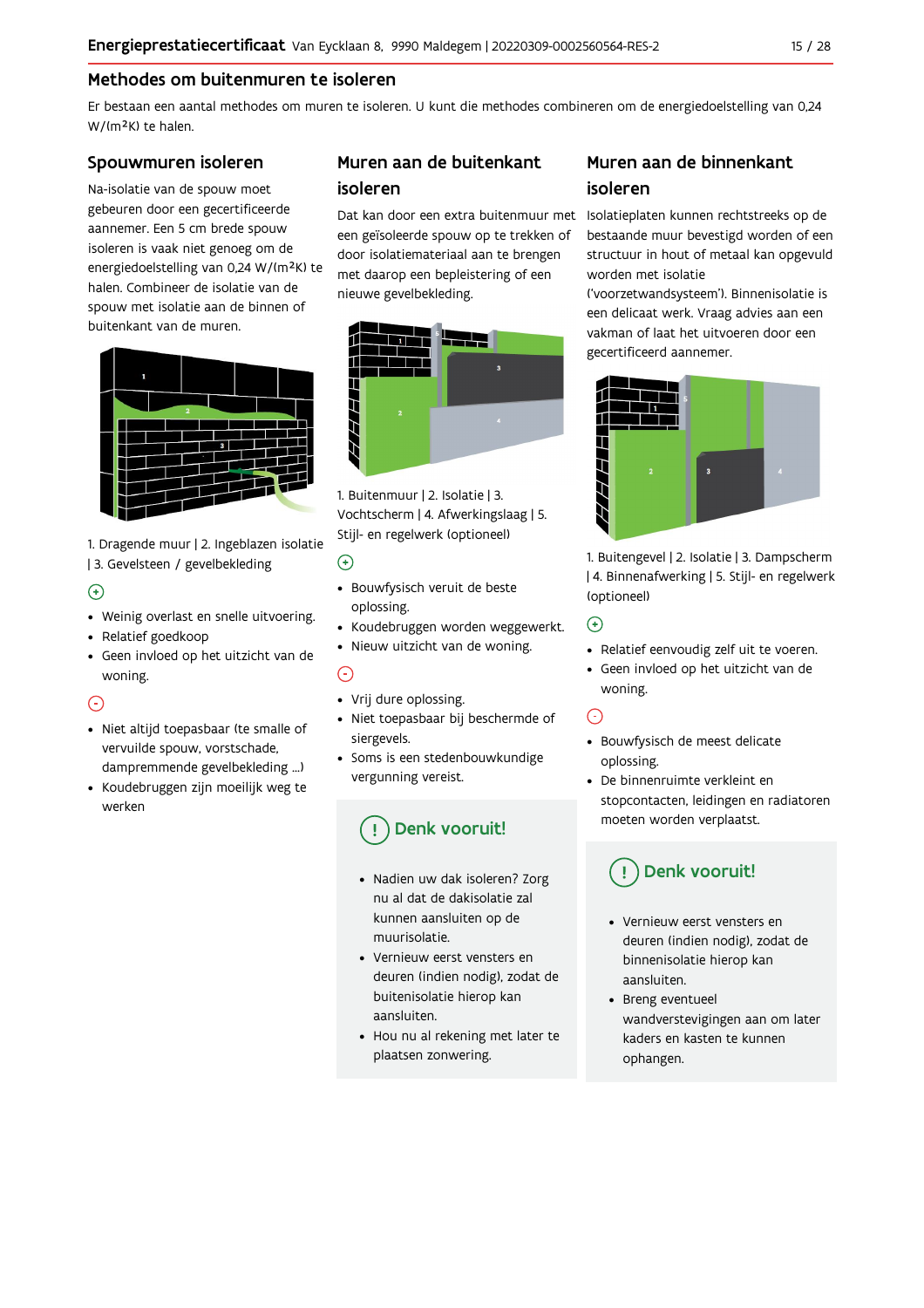## Technische fiche van de muren

De energiedeskundige heeft de onderstaande gegevens ingevoerd. Bezorg die gegevens aan uw vakman.

|             | Beschrijving                         | Oriëntatie | Netto-oppervlakte (m <sup>2</sup> ) | Diepte onder maaiveld (m) | U-waarde bekend (W/(m <sup>2</sup> K)) | R-waarde bekend (m <sup>2</sup> K/W) | solatie           | Ref.jaar renovatie       | Luchtlaag            | Muurtype | Berekende U-waarde<br>(W/(m <sup>2</sup> K)) |
|-------------|--------------------------------------|------------|-------------------------------------|---------------------------|----------------------------------------|--------------------------------------|-------------------|--------------------------|----------------------|----------|----------------------------------------------|
|             | Buitenmuur                           |            |                                     |                           |                                        |                                      |                   |                          |                      |          |                                              |
|             | Voorgevel                            |            |                                     |                           |                                        |                                      |                   |                          |                      |          |                                              |
|             | VG1                                  | Z          | 28                                  | Ĭ.                        |                                        | $\overline{\phantom{a}}$             | isolatie afwezig  | $\overline{\phantom{0}}$ | aanwezig<br>in spouw | a        | 1,79                                         |
| Achtergevel |                                      |            |                                     |                           |                                        |                                      |                   |                          |                      |          |                                              |
|             | AG1                                  | N          | 25                                  | L,                        |                                        |                                      | isolatie afwezig  | $\overline{\phantom{0}}$ | aanwezig<br>in spouw | a        | 1,79                                         |
| $\bullet$   | DAKK1-AG1                            | N          | 0,1                                 | $\overline{\phantom{a}}$  |                                        |                                      | isolatie onbekend | $\overline{\phantom{0}}$ | onbekend             | a        | 2,33                                         |
|             | Rechtergevel                         |            |                                     |                           |                                        |                                      |                   |                          |                      |          |                                              |
|             | RG1                                  | $\circ$    | 47                                  | $\overline{\phantom{0}}$  | ٠                                      | $\overline{\phantom{a}}$             | isolatie afwezig  | -                        | aanwezig<br>in spouw | a        | 1,79                                         |
| $\bullet$   | DAKK1-RG1                            | O          | 0,6                                 | $\overline{a}$            |                                        |                                      | isolatie onbekend | -                        | onbekend             | a        | 2,33                                         |
|             | Linkergevel                          |            |                                     |                           |                                        |                                      |                   |                          |                      |          |                                              |
|             | DAKK1-LG1                            | W          | 0,6                                 |                           |                                        |                                      | isolatie onbekend | $\overline{\phantom{0}}$ | onbekend             | a        | 2,33                                         |
|             | Muur in contact met verwarmde ruimte |            |                                     |                           |                                        |                                      |                   |                          |                      |          |                                              |
|             | Linkergevel                          |            |                                     |                           |                                        |                                      |                   |                          |                      |          |                                              |
|             | LG1                                  | W          | 55                                  | Ĭ.                        |                                        |                                      | isolatie onbekend | $\overline{\phantom{0}}$ | onbekend             | a        | 1,92                                         |

### Legende

a muur niet in isolerende snelbouwsteen of cellenbeton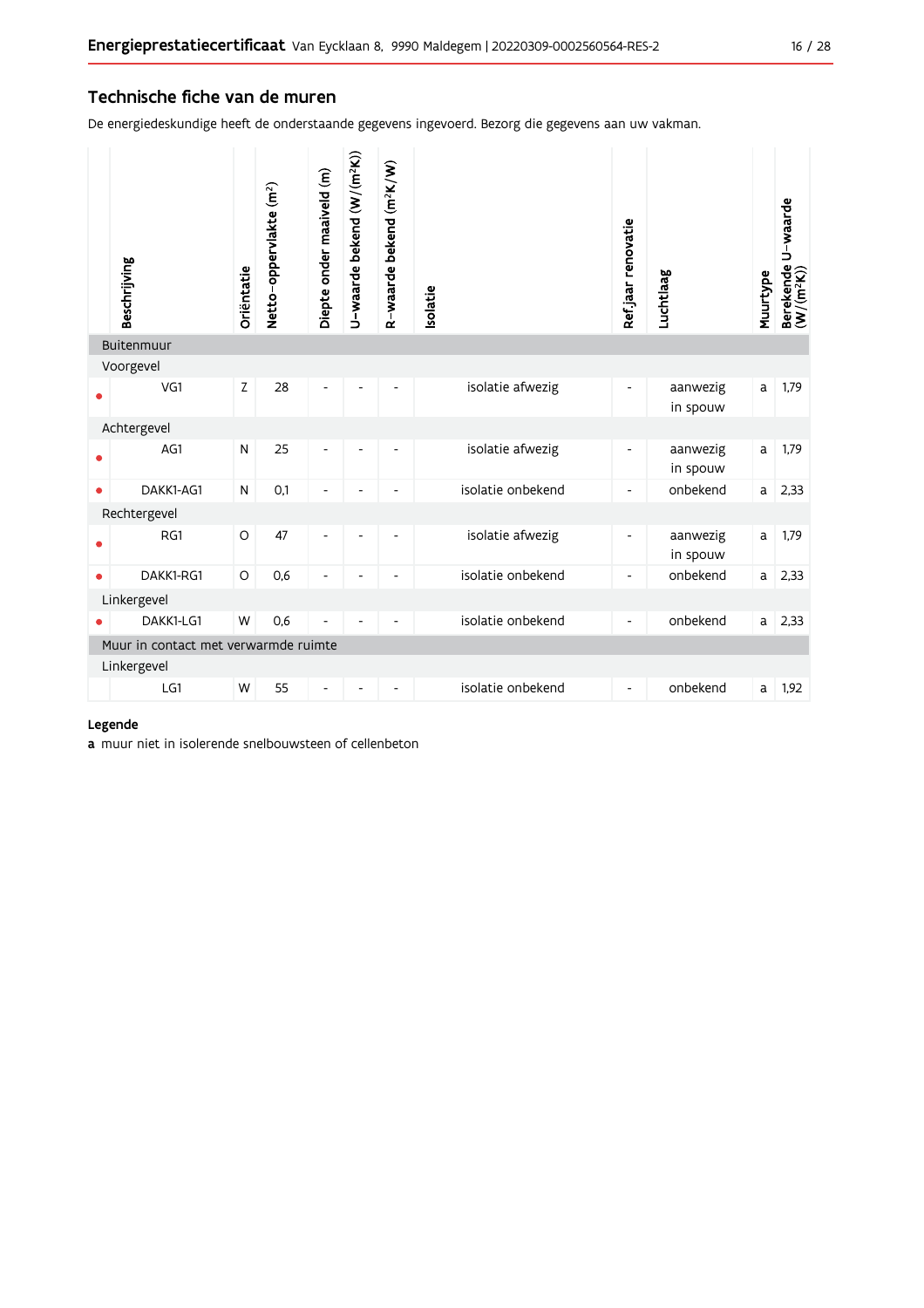# Vloeren

| 画                       | Vloer boven kelder of buiten<br>2,9 m <sup>2</sup> van de vloer is vermoedelijk niet<br>geïsoleerd.       | Plaats isolatie.             | $\epsilon$ 500        |
|-------------------------|-----------------------------------------------------------------------------------------------------------|------------------------------|-----------------------|
| $\overline{\mathbb{L}}$ | Vloer op volle grond<br>55 m <sup>2</sup> van de vloer op volle grond is<br>vermoedelijk niet geïsoleerd. | Plaats isolatie in de vloer. | € 13 000 <sup>★</sup> |

Bij de isolatie van uw vloeren kunt u het best streven naar een U-waarde van maximaal 0,24 W/(m<sup>2</sup>K). Bij een vloer boven een kelder komt dat overeen met een isolatielaag van ongeveer 10 cm minerale wol ( $\lambda_d$  = 0,040 W/(mK)) of 7 cm gespoten PUR of PIR ( $\lambda_4$  = 0,030 W/(mK)). Omdat de warmteverliezen naar de grond beperkt zijn, hoeft de isolatielaag in vloeren op volle grond iets minder dik te zijn.

Hoogstwaarschijnlijk renoveert u uw vloer(en) maar één keer grondig. Isoleer daarom meteen maximaal. De energiedoelstelling van 0,24 W/(m<sup>2</sup>K) vormt de basis, maar u kunt altijd streven naar beter.

## Een vloer boven (kruip) kelder, onverwarmde ruimte of buitenomgeving isoleren

De isolatie wordt aan de onderkant van uw vloer aangebracht, op voorwaarde dat de kelder toegankelijk en minstens 50 cm hoog is. Keldermuren onderbreken de vloerisolatie en zorgen voor koudebruggen. Dat kunt u oplossen door de keldermuren ter plaatse van de aansluiting met de vloerisolatie ook met isolatie in te pakken. Hebt u een kruipkelder? Vraag dan steeds advies aan een specialist, want kruipkelders isoleren is niet eenvoudig en kan bouwfysisch delicaat zijn.

# Een vloer op volle grond isoleren

Om het niveau van uw vloer te kunnen behouden wordt de vloerbedekking, dekvloer en draagvloer afgebroken en wordt de nodige grond uitgegraven. Let daarbij wel op dat uw funderingen diep genoeg zitten. De isolatie wordt op een nieuwe betonplaat aangebracht en afgewerkt met een nieuwe dekvloer en nieuwe vloerbedekking.

Als het geen probleem is dat uw vloer verhoogt, dan is enkel de afbraak van de dekvloer en de vloerbedekking nodig. De isolatie wordt dan op de behouden draagvloer aangebracht en afgewerkt met een nieuwe dekvloer en vloerbedekking. Controleer hierbij altijd of de draagkracht van uw bestaande vloer voldoende groot is.

#### Denk vooruit! Ţ

· Isoleert u eerst uw vloeren en dan uw muren? Hou dan nu al rekening met de aansluiting van de muurisolatie die u later gaat plaatsen. Zo kunt u koudebruggen vermijden.

#### Ţ Denk vooruit!

- · Nadien uw muren isoleren? Zorg nu al dat de muurisolatie zal kunnen aansluiten op de vloerisolatie. Zo vermijdt u koudebruggen.
- Nadien uw installatie voor ruimteverwarming vervangen? Overweeg dan nu al om vloerverwarming te plaatsen.
- · Denk bij de renovatie van uw vloer al aan de installaties die u later wilt aanpassen. Plaats eventueel wachtbuizen voor technieken (bv. elektriciteitsleidingen) die u later nog wilt toevoegen.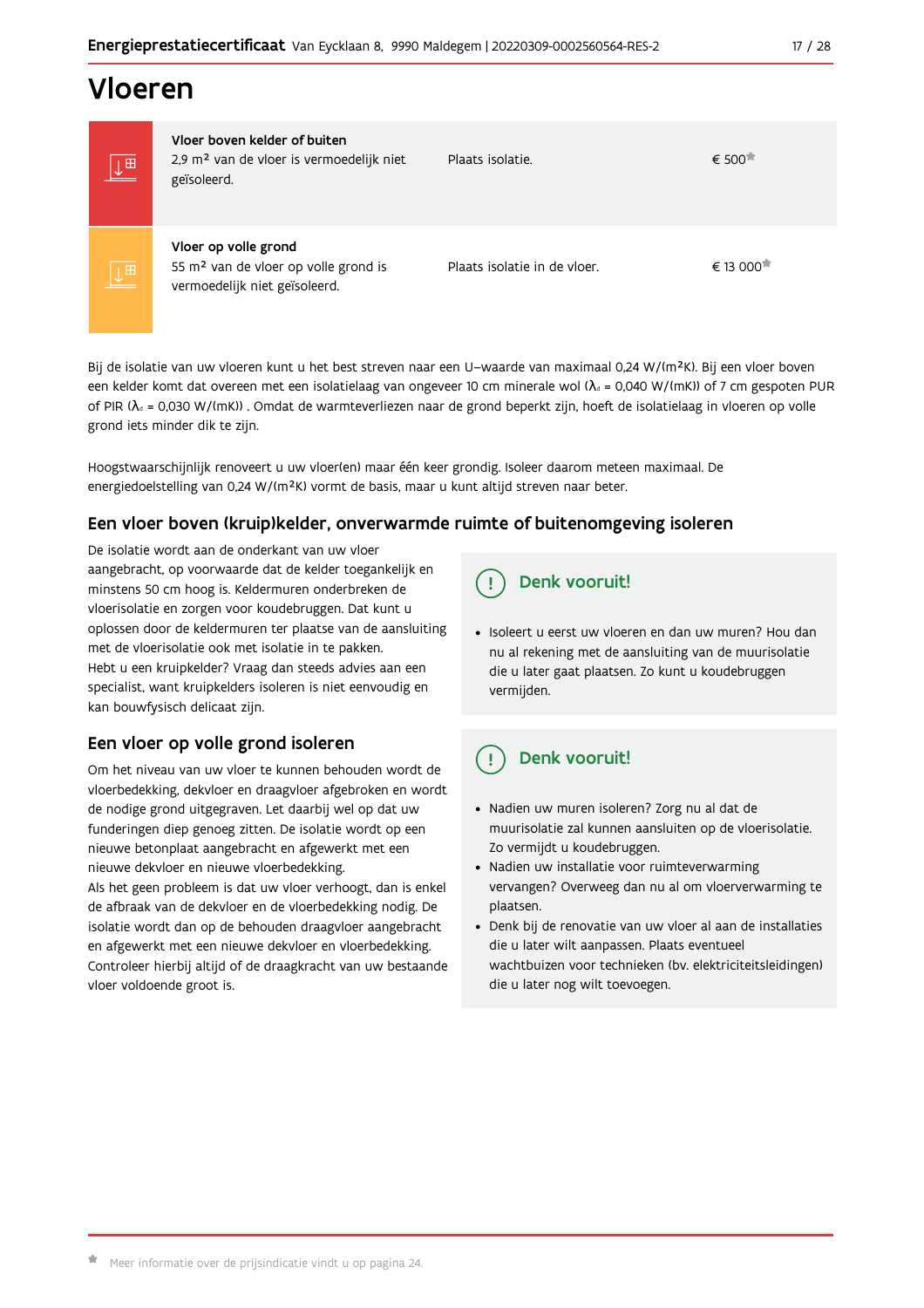

## Technische fiche van de vloeren

De energiedeskundige heeft de onderstaande gegevens ingevoerd. Bezorg die gegevens aan uw vakman.



#### Legende

a vloer niet in cellenbeton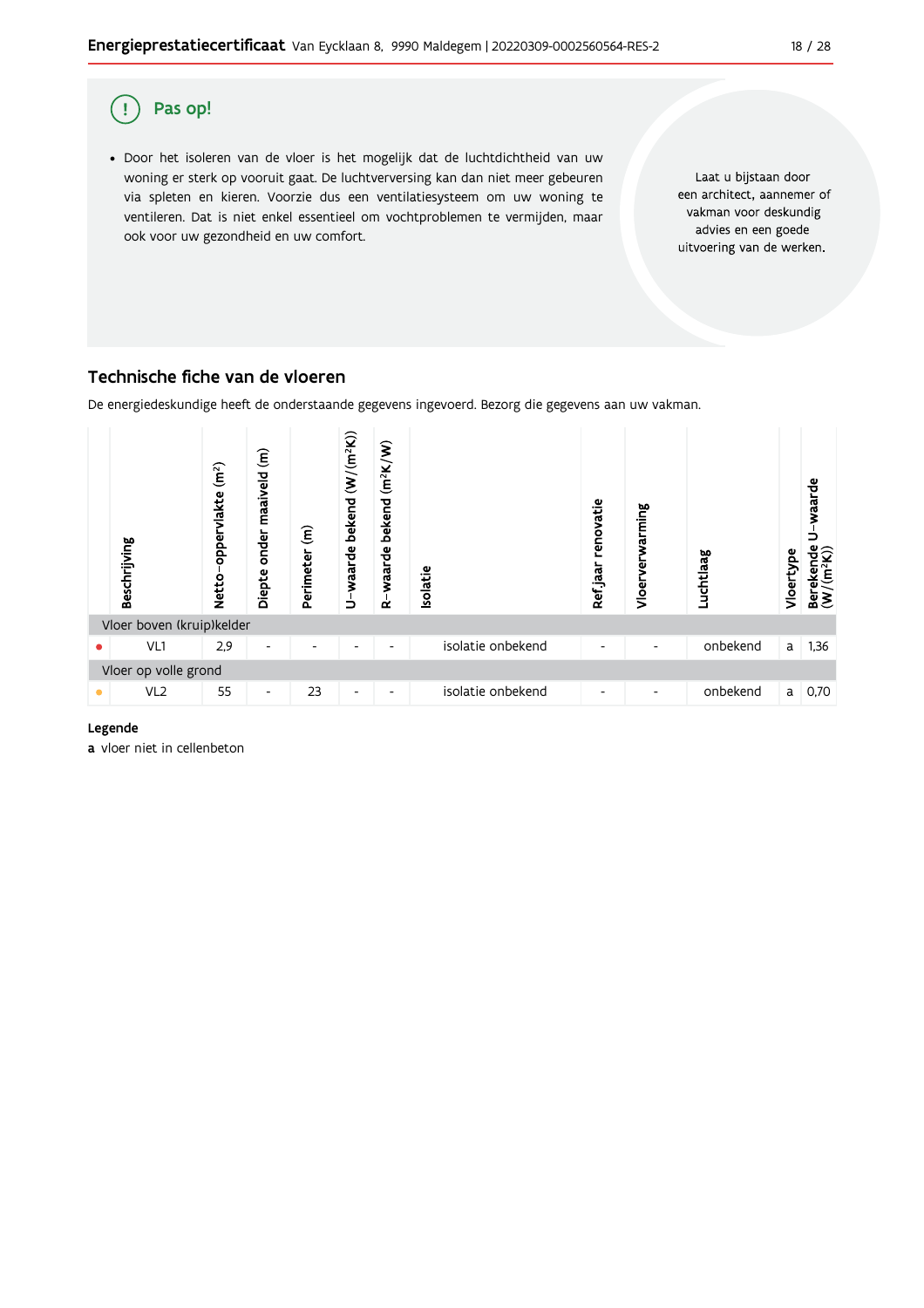# Ruimteverwarming



Proficiat! De verwarmingsinstallatie met condenserende ketel voldoet aan de energiedoelstelling.

# Technische fiche van de ruimteverwarming

De energiedeskundige heeft de onderstaande gegevens ingevoerd. Bezorg die gegevens aan uw vakman.

# Installaties met één opwekker

|                             | RV1                                       |  |  |
|-----------------------------|-------------------------------------------|--|--|
|                             | $\odot$                                   |  |  |
| Omschrijving                |                                           |  |  |
| Type verwarming             | centraal                                  |  |  |
| Aandeel in volume (%)       | 100%                                      |  |  |
| Installatierendement (%)    | 72%                                       |  |  |
| Aantal opwekkers            | $\mathbf{1}$                              |  |  |
| Opwekking                   |                                           |  |  |
|                             | $\odot$                                   |  |  |
| Type opwekker               | individueel                               |  |  |
| Energiedrager               | gas                                       |  |  |
| Soort opwekker(s)           | condenserende ketel                       |  |  |
| Bron/afgiftemedium          | $\overline{\phantom{a}}$                  |  |  |
| Vermogen (kW)               | $\overline{a}$                            |  |  |
| Elektrisch vermogen WKK     | $\overline{a}$                            |  |  |
| (kW)                        |                                           |  |  |
| Aantal (woon)eenheden       | $\overline{\phantom{a}}$                  |  |  |
| Rendement                   | 110% t.o.v.<br>onderwaarde                |  |  |
| Referentiejaar fabricage    | $\blacksquare$                            |  |  |
| Labels                      | CE, HR-top                                |  |  |
| Locatie                     | buiten beschermd                          |  |  |
|                             | volume                                    |  |  |
| Distributie                 |                                           |  |  |
| Externe stookplaats         | nee                                       |  |  |
| Ongeïsoleerde leidingen (m) | 2m < lengte ≤ 20m                         |  |  |
| Ongeïsoleerde combilus (m)  | $\blacksquare$                            |  |  |
| Aantal (woon)eenheden op    | $\overline{a}$                            |  |  |
| combilus                    |                                           |  |  |
| Afgifte & regeling          |                                           |  |  |
| Type afgifte                | radiatoren/convectoren                    |  |  |
| Regeling                    | pompregeling<br>manuele<br>radiatorkranen |  |  |
|                             | kamerthermostaat                          |  |  |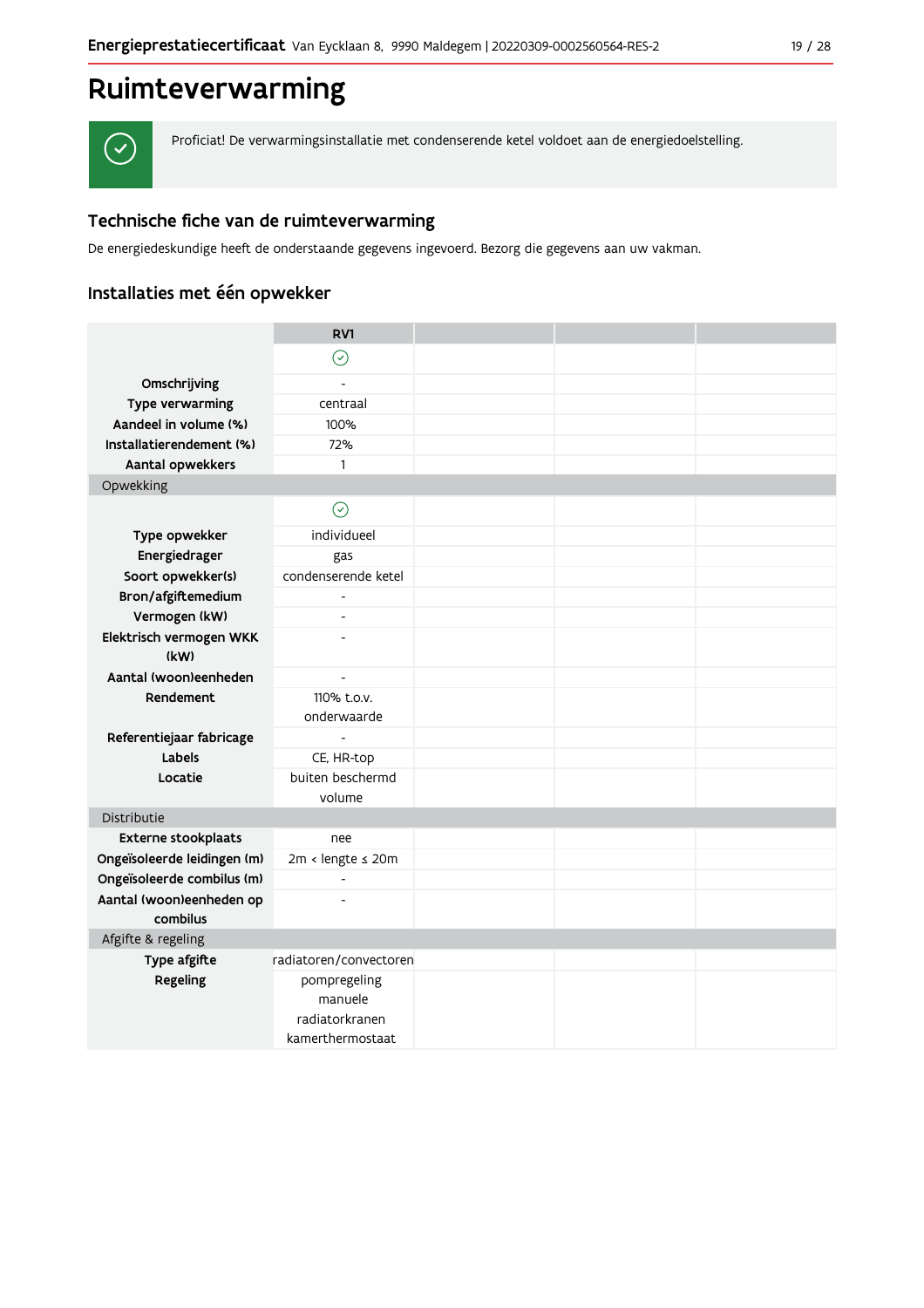# Installaties voor zonne-energie



#### Zonneboiler

Er is geen zonneboiler aanwezig.

Volgens de zonnekaart is het dak geschikt € 5 000 voor 4,8 m<sup>2</sup> zonnecollectoren. Overweeg de plaatsing van een zonneboiler.

Zonnepanelen Er zijn geen zonnepanelen aanwezig.

Volgens de zonnekaart is het dak geschikt  $\epsilon$  4 000<sup> $\star$ </sup> voor 14,6 m<sup>2</sup> zonnepanelen. Overweeg de plaatsing van zonnepanelen.

De voorgestelde aanbevelingen zijn gebaseerd op de informatie uit de zonnekaart. De zonnekaart berekent automatisch het zonnepotentieel voor uw woning en geeft een indicatie van het aantal zonnepanelen én zonnecollectoren dat u op uw dak zou kunnen plaatsen.

De zonnekaart gaat uit van het elektriciteits- en watergebruik van een standaardgezin. Hou er bij de bepaling van de grootte van de te plaatsen installatie rekening mee dat uw eigen elektriciteits- en watergebruik daarvan kan afwijken.

Als er nog geen installaties op zonne-energie aanwezig zijn, geven de aanbevelingen steeds beide opties weer. Hoewel het op energetisch vlak het best is om beide installaties te plaatsen, zal dat door plaatsgebrek op uw dak in de praktijk echter niet altijd mogelijk zijn.

Voor meer informatie over de berekening van het zonnepotentieel kunt u terecht op de zonnekaart via www.energiesparen.be/zonnekaart.

### Zonnepanelen

Zonnepanelen (ook wel fotovoltaïsche panelen of PV-panelen genoemd) zetten de energie van de zon om in elektriciteit.

Bij de bepaling van het aantal te plaatsen zonnepanelen kunt u ervoor kiezen om alleen uw eigen elektriciteitsverbruik te dekken of om meteen het volledige beschikbare dakoppervlak te benutten.

Om de zonnepanelen optimaal te laten renderen, plaatst u ze tussen oostelijke en westelijke richting onder een hoek van 20° tot 60°.

# Zonneboiler

Zonnecollectoren zetten de energie van de zon om in warmte. Een zonneboilerinstallatie bestaat uit zonnecollectoren op het dak en een opslagvat voor warm water. Een zonneboiler verwarmt een deel van het sanitair warm water met gratis zonnewarmte. Als de installatie voldoende groot is, kan ze ook in een deel van uw behoefte voor ruimteverwarming voorzien. Hou er wel rekening mee dat een zonnecollector het hoogste rendement behaalt in de zomer. Het rendement in de winter ligt beduidend lager.

Om de zonnecollectoren optimaal te laten renderen, plaatst u ze tussen oostelijke en westelijke richting onder een hoek van 20° tot 60°.



1. Zonnepaneel | 2. Omvormer | 3. Elektrische toestellen



1. Zonnecollector | 2. Opslagvat zonneboiler | 3. Sanitair warm water | 4. Afgifte-element voor ruimteverwarming (optioneel)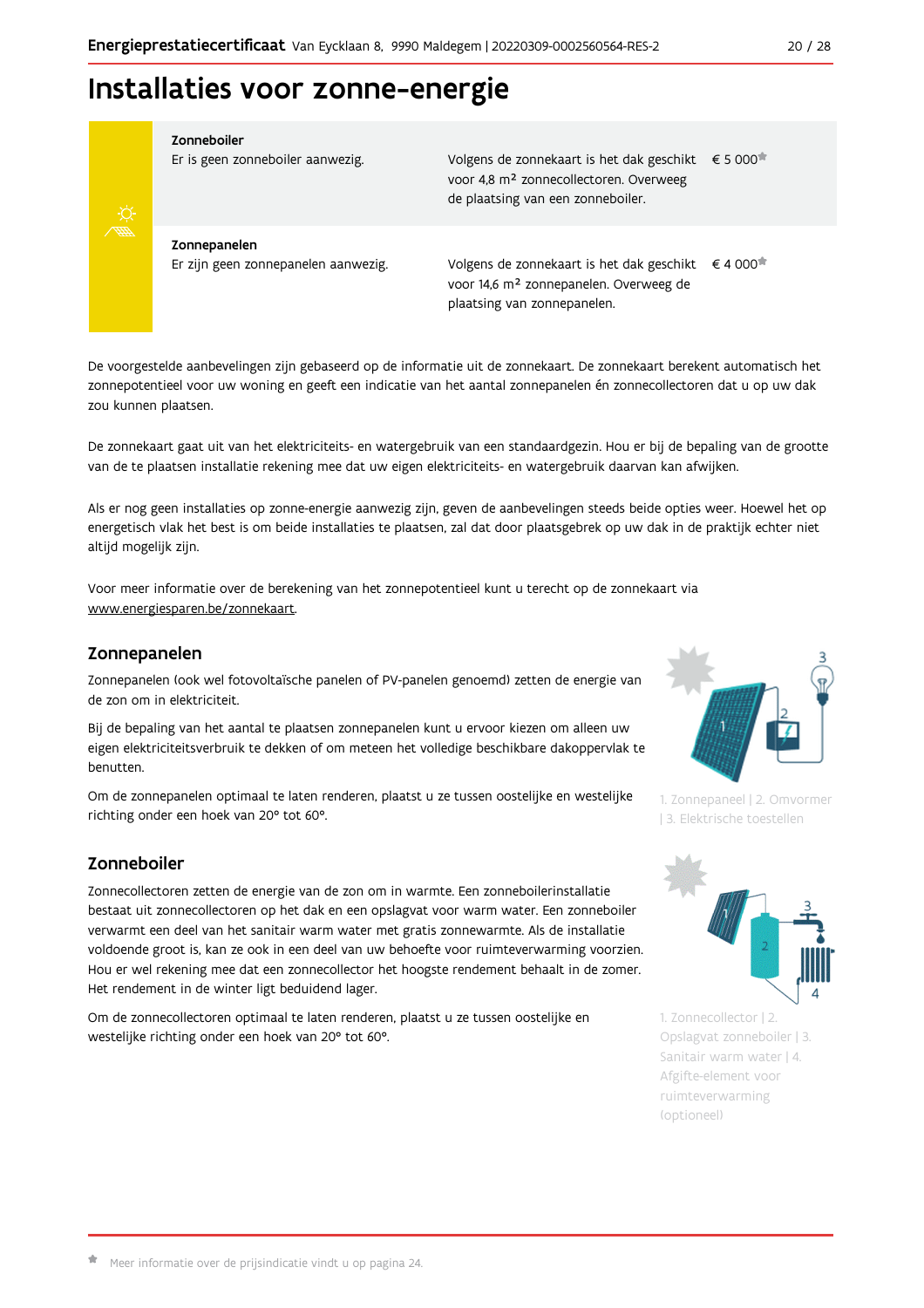#### Ţ Denk vooruit!

- · Zorg ervoor dat het dak waarop u de zonnepanelen of zonnecollectoren plaatst, goed is geïsoleerd. Als de installaties geplaatst zijn, kunt u het dak alleen nog aan de onderkant isoleren.
- · De groenste én de goedkoopste stroom is de stroom die u niet verbruikt. Probeer daarom eerst overbodig elektriciteitsverbruik te vermijden door bijvoorbeeld het sluimerverbruik te verminderen.
- · Beperk ook het gebruik van sanitair warm water door gebruik te maken van een spaardouchekop, een debietbegrenzer of een douchewarmtewisselaar.

#### Pas op! ( !

- · Schaduw van gebouwen, bomen en schoorstenen vermindert de opbrengst van zonnepanelen en zonnecollectoren.
- Informeer bij uw gemeentebestuur of u een bouwvergunning moet aanvragen voor de plaatsing van zonnepanelen of zonnecollectoren.

Laat u bijstaan door een architect, aannemer of vakman voor deskundig advies en een goede uitvoering van de werken.

### Technische fiche van de installaties op zonne-energie

Geen installaties op zonne-energie aanwezig.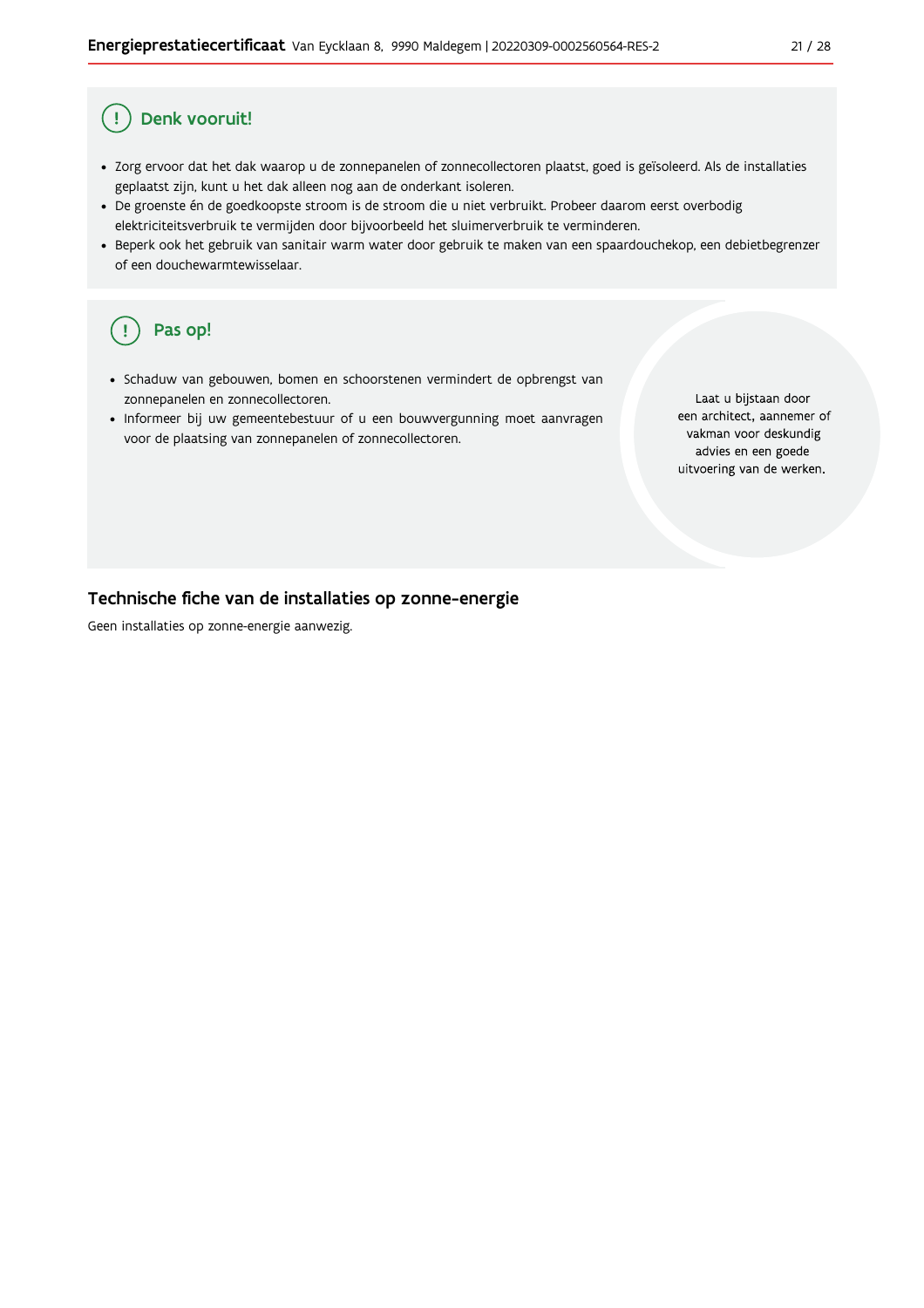# Overige installaties

## Sanitair warm water



Uw woning beschikt niet over een zonneboiler. Overweeg de plaatsing van een zonneboiler of warmtepompboiler. Daarmee kunt u energie besparen.

|                                    | SWW1                   | SWW <sub>2</sub>     |  |
|------------------------------------|------------------------|----------------------|--|
| <b>Bestemming</b>                  | keuken                 | badkamer             |  |
| Opwekking                          |                        |                      |  |
| Soort                              | individueel            | individueel          |  |
| Gekoppeld aan ruimteverwarming     | neen                   | neen                 |  |
| Energiedrager                      | elektriciteit          | elektriciteit        |  |
| Type toestel                       | elektrische            | elektrische          |  |
|                                    | weerstandsverwarming   | weerstandsverwarming |  |
| Referentiejaar fabricage           |                        |                      |  |
| Energielabel                       | energieklasse A        |                      |  |
|                                    | capaciteitsprofiel 2XS |                      |  |
| Opslag                             |                        |                      |  |
| Aantal voorraadvaten               | 1                      | $\mathbf{1}$         |  |
| Aantal (woon)eenheden              |                        |                      |  |
| Volume (I)                         | 10 <sup>1</sup>        | <b>100l</b>          |  |
| Omtrek (m)                         |                        |                      |  |
| Hoogte (m)                         |                        |                      |  |
| Isolatie                           | aanwezig               | aanwezig             |  |
| Label                              |                        |                      |  |
| Opwekker en voorraadvat één geheel | ja                     | ja                   |  |
| Distributie                        |                        |                      |  |
| Type leidingen                     | gewone leidingen       | gewone leidingen     |  |
| Lengte leidingen (m)               | $\leq$ 5m              | $\leq$ 5m            |  |
| Isolatie leidingen                 |                        |                      |  |
| Aantal (woon)eenheden op leidingen |                        |                      |  |

## Ventilatie

 $\stackrel{\circ}{\equiv}$ Uw woning beschikt mogelijk niet over voldoende ventilatievoorzieningen. Een goede ventilatie is echter noodzakelijk om een gezond binnenklimaat te garanderen. Voorzie bij uw renovatie daarom in een ventilatiesysteem. Om energie te besparen, kunt u het best kiezen voor een systeem met vraagsturing of warmteterugwinning.

| Type ventilatie | geen of onvolledig |
|-----------------|--------------------|
|                 |                    |

# **Koeling**

Uw woning heeft kans op oververhitting, ondanks de aanwezige zonwering. Vermijd de plaatsing van een koelinstallatie, want die verbruikt veel energie. Bekijk of andere maatregelen mogelijk zijn om oververhitting tegen te gaan: 's nachts intensief ventileren, bijkomende zonwering ...

| Koelinstallatie | afwezig |
|-----------------|---------|
|-----------------|---------|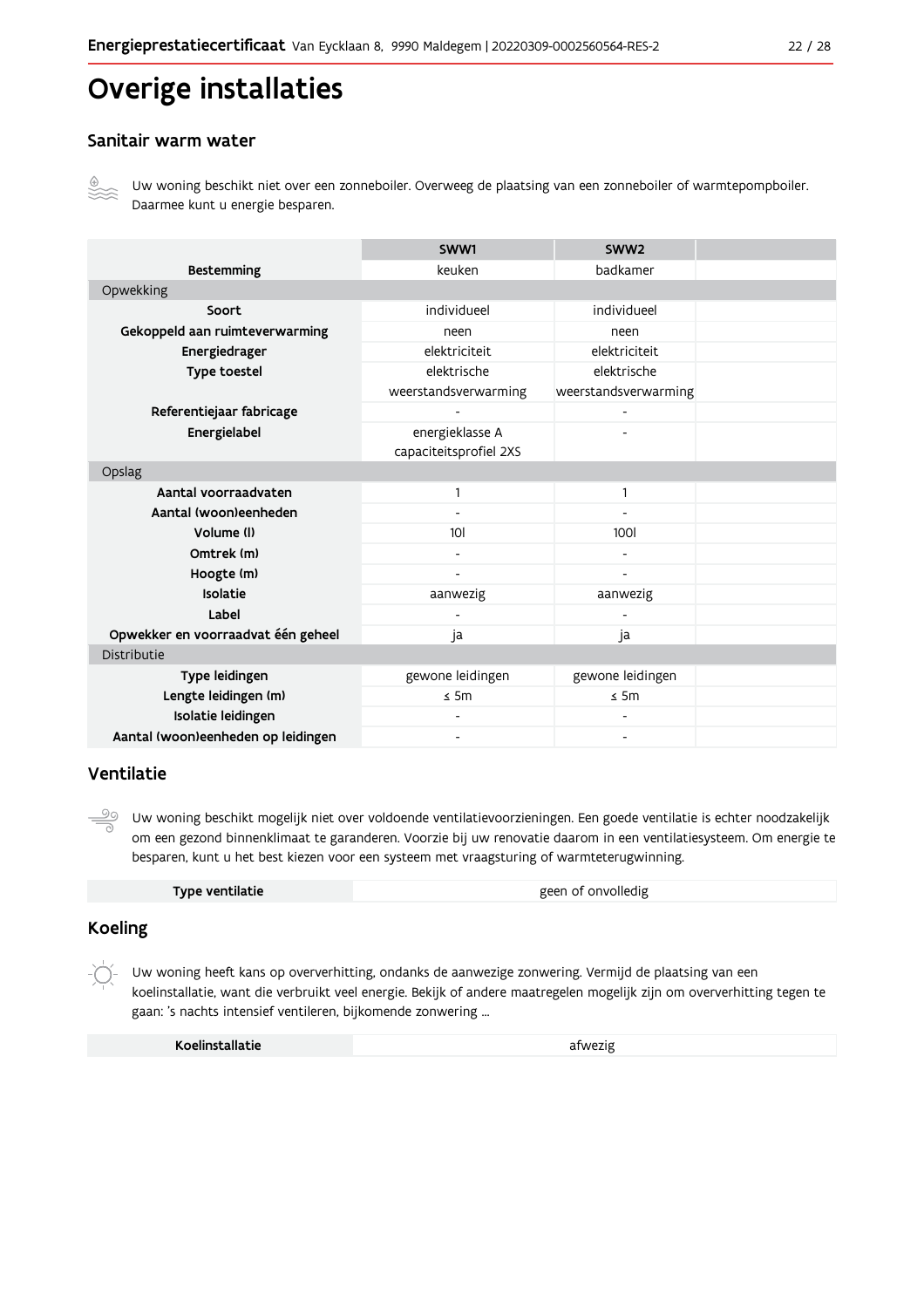# Welke bewijsstukken kan een energiedeskundige gebruiken?



De energiedeskundige gebruikt de informatie die hij ter plaatse ziet, aangevuld met de informatie uit bewijsstukken. Alleen documenten die voldoen aan de voorwaarden van het inspectieprotocol worden aanvaard. Ze moeten bijvoorbeeld duidelijk gelinkt kunnen worden aan de woning/het gebouw en de nodige detailinformatie bevatten.

# Let op!

Mondelinge informatie en verklaringen van architect, aannemer, eigenaar, ... worden niet aanvaard als bewijs.

In onderstaande lijst heeft de energiedeskundige aangeduid welke geldige bewijsstukken hij gebruikt heeft om dit EPC op te maken.

| Plannen: plannen bij stedenbouwkundige aanvraag, stedenbouwkundige plannen (goedgekeurd door de gemeente),          |
|---------------------------------------------------------------------------------------------------------------------|
| technische plannen, uitvoeringsplannen of -details, asbuilt-plannen                                                 |
| Lastenboeken, meetstaten of aanbestedingsplannen die deel uitmaken van een (aannemings)contract                     |
| Aannemingsovereenkomsten                                                                                            |
| Offertes of bestelbonnen                                                                                            |
| Informatie uit algemene vergadering van mede-eigenaars: verslag of proces-verbaal                                   |
| Informatie uit werfverslagen, vorderingsstaten of processen-verbalen van voorlopige of definitieve oplevering       |
| Facturen van bouwmaterialen of leveringsbonnen                                                                      |
| Facturen van aannemers                                                                                              |
| Verklaring van overeenkomstigheid met STS of ATG, opgemaakt en ondertekend door de aannemer                         |
| Foto's waarop de samenstelling van het schildeel of de installatie te herkennen is (detailfoto's) en foto's waarmee |
| aangetoond kan worden dat het schildeel of de installatie geplaatst is (overzichtsfoto's)                           |
| EPB-aangiften, zoals het transmissieformulier en het EPW-formulier                                                  |
| Informatie uit subsidieaanvragen bij de Vlaamse overheid of de netbetheerder                                        |
| Verslag van destructief onderzoek derde/expert                                                                      |
| Eerder opgemaakte EPC's, zoals het EPC van de Gemeenschappelijke Delen                                              |
| Technische documentatie met productinformatie                                                                       |
| Luchtdichtheidsmeting                                                                                               |
| WKK-certificaten of milieuvergunningen                                                                              |
| Elektriciteitskeuring                                                                                               |
| Verwarmingsauditrapport, keuringsrapport of reinigings- en verbrandingsattest ketel                                 |
| Ventilatieprestatieverslag                                                                                          |
| Verslag energetische keuring koelsysteem                                                                            |
| Verlichtingsstudie en eventuele relightingpremie                                                                    |
| Aanvullende bewijsstukken: uittreksel van de kadastrale legger of het vergunningenregister, notariële akte,         |
| ontvangst- of volledigheidsbewijs van de stedenbouwkundige aanvraag, verkavelingsvergunning,                        |
|                                                                                                                     |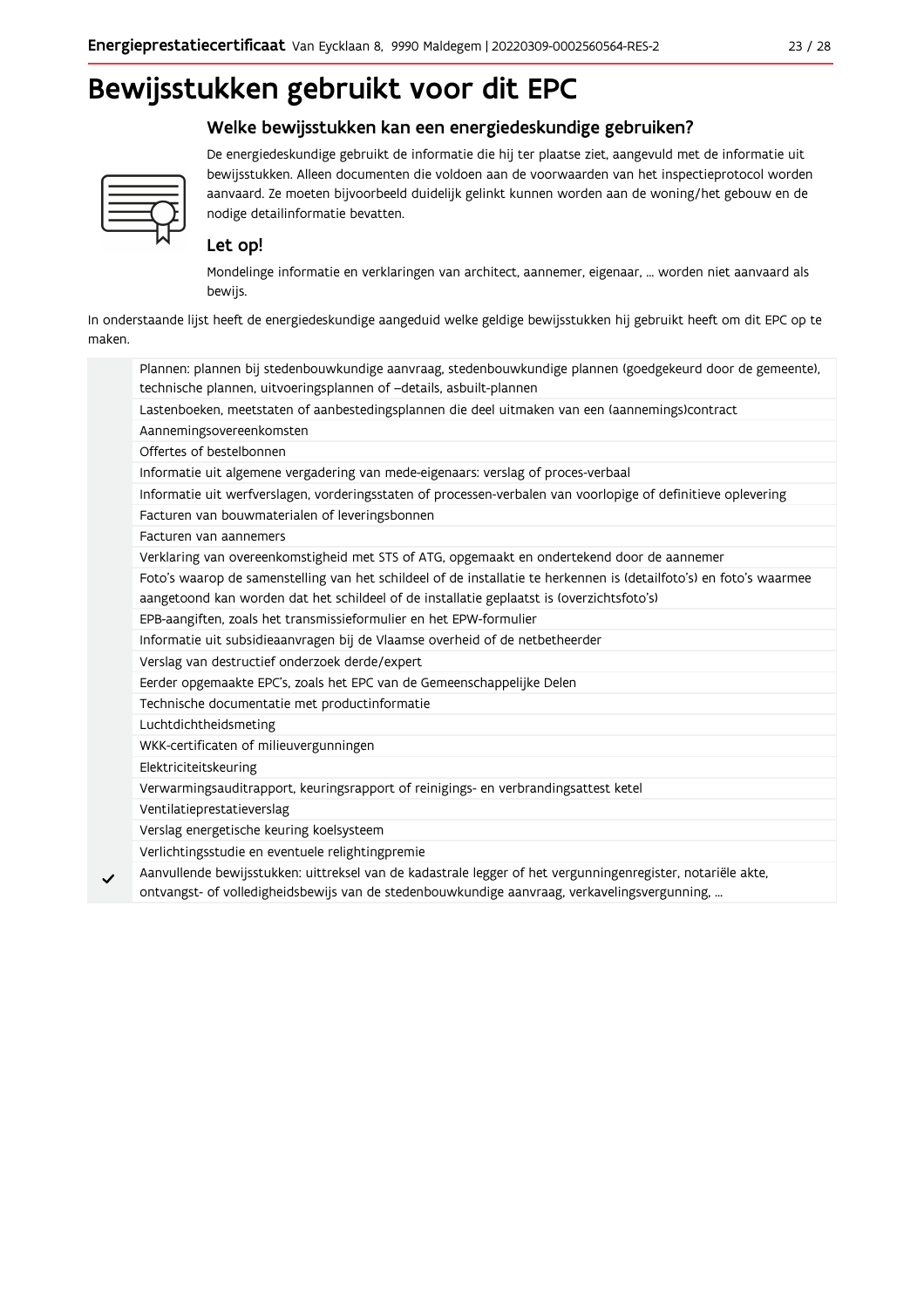# **Toelichting prijsindicaties**

# Deze toelichting beschrijft hoe de prijsberekeningen zijn opgemaakt.

De prijzen op het EPC zijn indicatieve gemiddelden die op geautomatiseerde wijze berekend zijn en afgerond zijn op 500 euro. Op basis van actuele gemiddelde eenheidsprijzen en de hoeveelheden die de energiedeskundige opgemeten heeft, berekent de software de prijsindicaties voor de aanbevolen werken. De prijsindicaties kunnen afwijken van de offerteprijzen van uw aannemer.

In de praktijk zijn vaak verschillende uitvoeringsmethodes mogelijk die niet evenveel kosten. Elke methode heeft voor- en nadelen. Het EPC oordeelt niet welke uitvoeringsmethode u het best kunt toepassen bij uw renovatie. Daarom geeft het een prijsindicatie voor de meest gangbare uitvoeringsmethode(s). Als er verschillende gangbare uitvoeringsmethodes zijn, toont het EPC de prijsindicatie voor de verschillende uitvoeringsmethodes.

De energiedeskundige controleert de prijsindicaties en de technische uitvoerbaarheid van de aanbevolen werken niet.

#### De berekening

De prijsindicaties op het EPC zijn geen volledige raming van uw renovatiebudget.

Renovatiewerken die geen betrekking hebben op de verbetering van de energieprestatie van uw woning (zoals een keuken- of badkamerrenovatie), worden niet in rekening gebracht.

In de tabellen verderop leest u welke kosten vervat zitten in de prijsindicaties en welke niet.

#### De aannames

Bij de berekening worden aannames gedaan (bijvoorbeeld: het dakgebinte is gezond; het onderdak is in goede staat; er is geen vochtprobleem in de muren; de muren hebben een standaardopbouw). Het is mogelijk dat de aannames niet van toepassing zijn op de specifieke toestand van uw woning. Dat kan ertoe leiden dat bijkomende werken nodig zijn, dat andere prijzen van toepassing zijn of dat bepaalde werken een specifieke techniek vragen. Het is ook mogelijk dat u de werken niet mag uitvoeren zonder vergunning. Vraag altijd advies aan een architect, aannemer of andere vakman. Werk samen met vakmensen die in orde zijn met de verzekeringsplicht, sociale en fiscale plichten.

#### De eenheidsprijzen

De gemiddelde eenheidspriizen die in de berekening gebruikt worden, zijn inclusief de kostpriis van standaardproducten van goede kwaliteit, plaatsingskosten, vervoerskosten, de stortkosten bij afbraak en 6% btw. Ze houden geen rekening met marktschommelingen of regionale prijsverschillen. Er wordt een meerprijs ingerekend voor kleine hoeveelheden en een minprijs voor grote hoeveelheden. De eenheidsprijzen zijn bepaald op basis van de volgende bronnen: Arch-index <2012-2017>, Aspen Index <2018>, UPA-BUA-Arch<2017> en overleg met vakmensen.

#### Meer informatie

Meer informatie over de prijsberekeningen vindt u op www.energiesparen.be.

### In detail bekeken

Volgende kosten zijn te afhankelijk van de situatie en worden daarom bij geen enkele prijsindicatie in rekening gebracht:

- Algemene overkoepelende kosten, zoals loonkosten van de architect of ingenieur en coördinatiekosten;
- Werfinstallaties:
- · Vergunningen, zoals een bouwvergunning of een vergunning voor de inname van het openbaar terrein;
- Toeslagen voor werken in bepaalde regio's en grootstedelijke contexten:
- · Moeilijke bereikbaarheid van (een deel) van het gebouw;
- · Obstructies door naburige percelen, gebouwen en bomen;
- · Cultuurhistorische context of elementen, erfgoed (want niet alle uitvoeringsmethodes zijn dan mogelijk);
- · Technische complexiteit ten gevolge van eigenaardigheden aan het gebouw;
- · Opmaak van een asbestinventaris en verwijderen van asbest;
- · Meerprijzen omdat de werken niet in één fase kunnen worden uitgevoerd.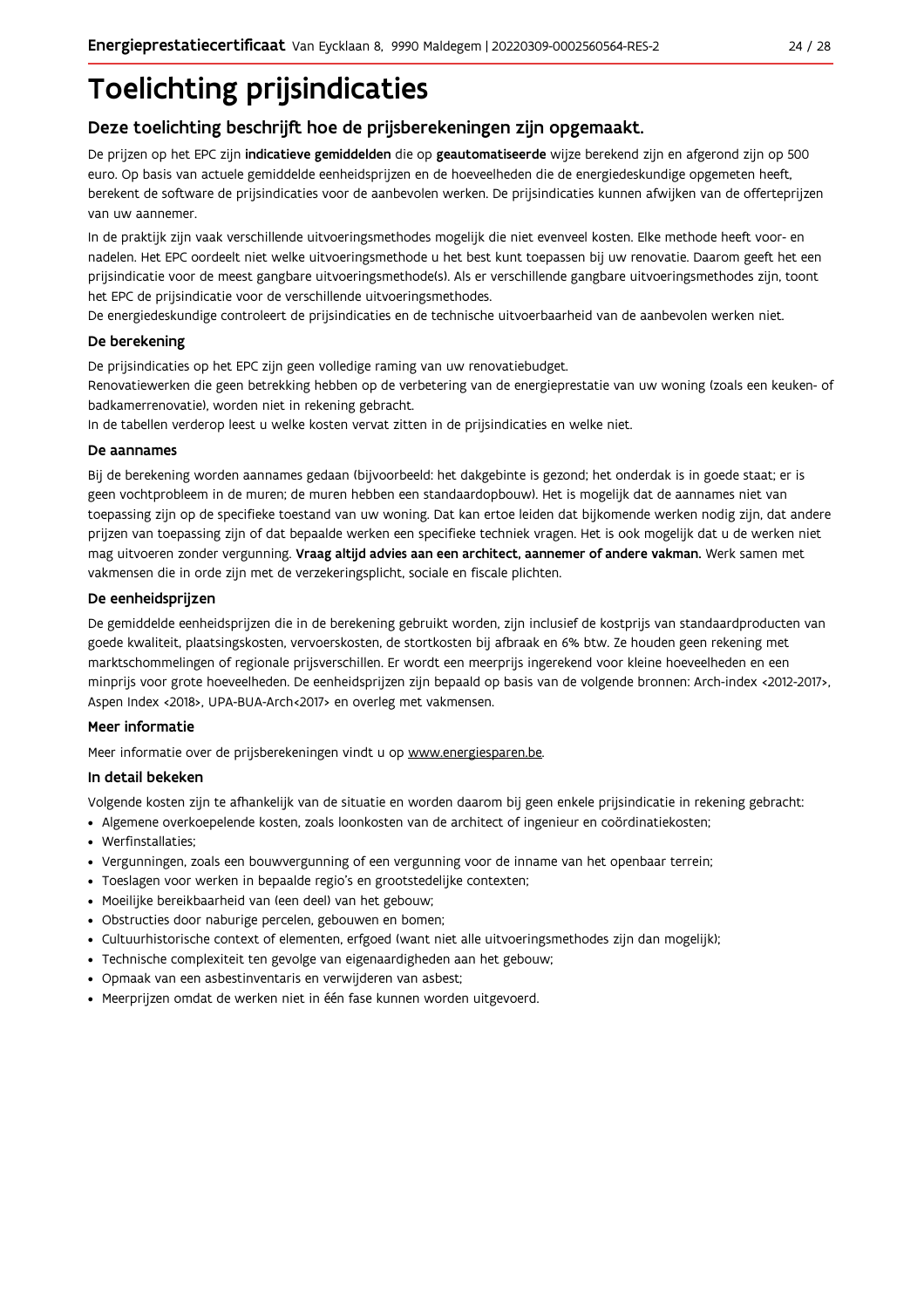In de onderstaande tabel wordt per maatregel aangegeven welke kosten wel en welke kosten niet zijn opgenomen in de berekening. Bij de werken die niet zijn inbegrepen, wordt aangenomen dat de werken niet altijd noodzakelijk zijn, of dat het element in goede staat is, gezond, stabiel, voldoende draagkrachtig, droog, correct geplaatst ...

Als u werken combineert, kan dit een prijsvoordeel opleveren.

|                                                                 | Inbegrepen werken                                                                                                                                                                                                                                                                                                                                                                                                                                                                                                                                                                           | Niet inbegrepen                                                                                                                                                                                                                                                                                                                                                                                                                     |
|-----------------------------------------------------------------|---------------------------------------------------------------------------------------------------------------------------------------------------------------------------------------------------------------------------------------------------------------------------------------------------------------------------------------------------------------------------------------------------------------------------------------------------------------------------------------------------------------------------------------------------------------------------------------------|-------------------------------------------------------------------------------------------------------------------------------------------------------------------------------------------------------------------------------------------------------------------------------------------------------------------------------------------------------------------------------------------------------------------------------------|
| Hellend dak<br>Isoleren aan de binnenkant                       | · Indien aanwezig: verwijderen van dunne<br>oude isolatielaag en dampscherm<br>· Plaatsen van nieuwe isolatie en<br>dampscherm<br>· Maken van aansluitingen met dakvensters<br>en dakkapellen<br>· Dakdoorvoeren voor rookgasafvoer,<br>ventilatie of verluchting van sanitair<br>(exclusief de afvoeren)                                                                                                                                                                                                                                                                                   | • Afbraak en nieuwe plaatsing van een<br>standaard afwerking<br>Er wordt aangenomen dat volgende elementen<br>kunnen behouden worden:<br>• Dakstructuur<br>• Onderdak<br>• Dakbedekking<br>· Regenwaterafvoer (goten en afvoerbuizen)                                                                                                                                                                                               |
| <b>Hellend dak</b><br>Isoleren aan de buitenkant                | • Verwijderen van onderdak, dakbedekking en<br>dakgoten<br>· Indien aanwezig: verwijderen van oude<br>buitenisolatie en dampscherm<br>· Plaatsen van onderdak, dakbedekking<br>(gemiddelde van dakpannen en kunstleien)<br>en dakgoten<br>· Plaatsen van nieuwe isolatie en<br>dampscherm<br>· Maken van aansluitingen met dakvensters,<br>dakkapellen en andere dakvlakken<br>• Afnemen en herplaatsen van bestaande<br>PV-panelen of zonneboiler<br>· Dakdoorvoeren voor rookgasafvoer,<br>ventilatie of verluchting van sanitair<br>(exclusief de afvoeren)<br>• Een kraan of lastenlift | · Vergroten van de dakranduitsprong bij een<br>deel van de gevels.<br>· Bijkomende werken voor een goede<br>aansluiting met reeds aanwezige<br>muurisolatie of andere isolatielagen<br>(koudebruggen vermijden)<br>Er wordt aangenomen dat volgende elementen<br>kunnen behouden worden:<br>• Dakstructuur<br>• Binnenafwerking<br>· Aan de binnenzijde reeds aanwezige<br>isolatielagen met dampscherm<br>· Regenwaterafvoerbuizen |
| Plat dak<br>Isoleren bovenop het<br>bestaande dak               | · Plaatsen van isolatie en dampscherm<br>· Plaatsen van dakdichting en dakdoorvoer<br>· Verhogen van de dakrand en plaatsen van<br>dakrandprofiel<br>• Aansluitingen met aanwezige koepels<br>• Afnemen en herplaatsen van bestaande<br>PV-panelen of zonneboiler<br>· Dakdoorvoeren voor rookgasafvoer,<br>ventilatie of verluchting van sanitair<br>(exclusief de afvoeren)<br>· Bij omkeerdak: verwijderen van ballast en<br>isolatie                                                                                                                                                    | Er wordt aangenomen dat de dakhelling<br>voldoende is voor een goede afwatering.<br>Er wordt aangenomen dat volgende elementen<br>kunnen behouden worden:<br>• Dakstructuur<br>• Dakafdichting (kan gebruikt worden als<br>dampscherm)<br>• Binnenafwerking<br>• Regenwaterafvoer (goten en buizen)                                                                                                                                 |
| Plafond<br>Isoleren bovenop het<br>plafond<br>(vb. zoldervloer) | · Plaatsen van isolatie en dampscherm<br>· Plaatsen van een loopvloer<br>• Aanpassingen aan deuren (inkorten),<br>trapgaten of valluiken<br>• Aanpassingen aan de<br>elektriciteitsbekabeling                                                                                                                                                                                                                                                                                                                                                                                               | • Aanpassingen aan gevelopeningen.<br>Er wordt aangenomen dat volgende elementen<br>kunnen behouden worden:<br>• Draagstructuur van het plafond<br>• Binnenafwerking onder het plafond                                                                                                                                                                                                                                              |
| Plafond<br>Isoleren in of onder het<br>plafond                  | · Plaatsen van isolatie en dampscherm<br>• Afbraak en plaatsing van een standaard<br>afwerking (gipskartonplaten, geplamuurd en<br>geschilderd + stijl- en regelwerk)<br>• Aanpassingen aan de plafondverlichting en<br>elektriciteitsbekabeling                                                                                                                                                                                                                                                                                                                                            | Er wordt aangenomen dat volgende elementen<br>kunnen behouden worden:<br>• Draagstructuur van het plafond                                                                                                                                                                                                                                                                                                                           |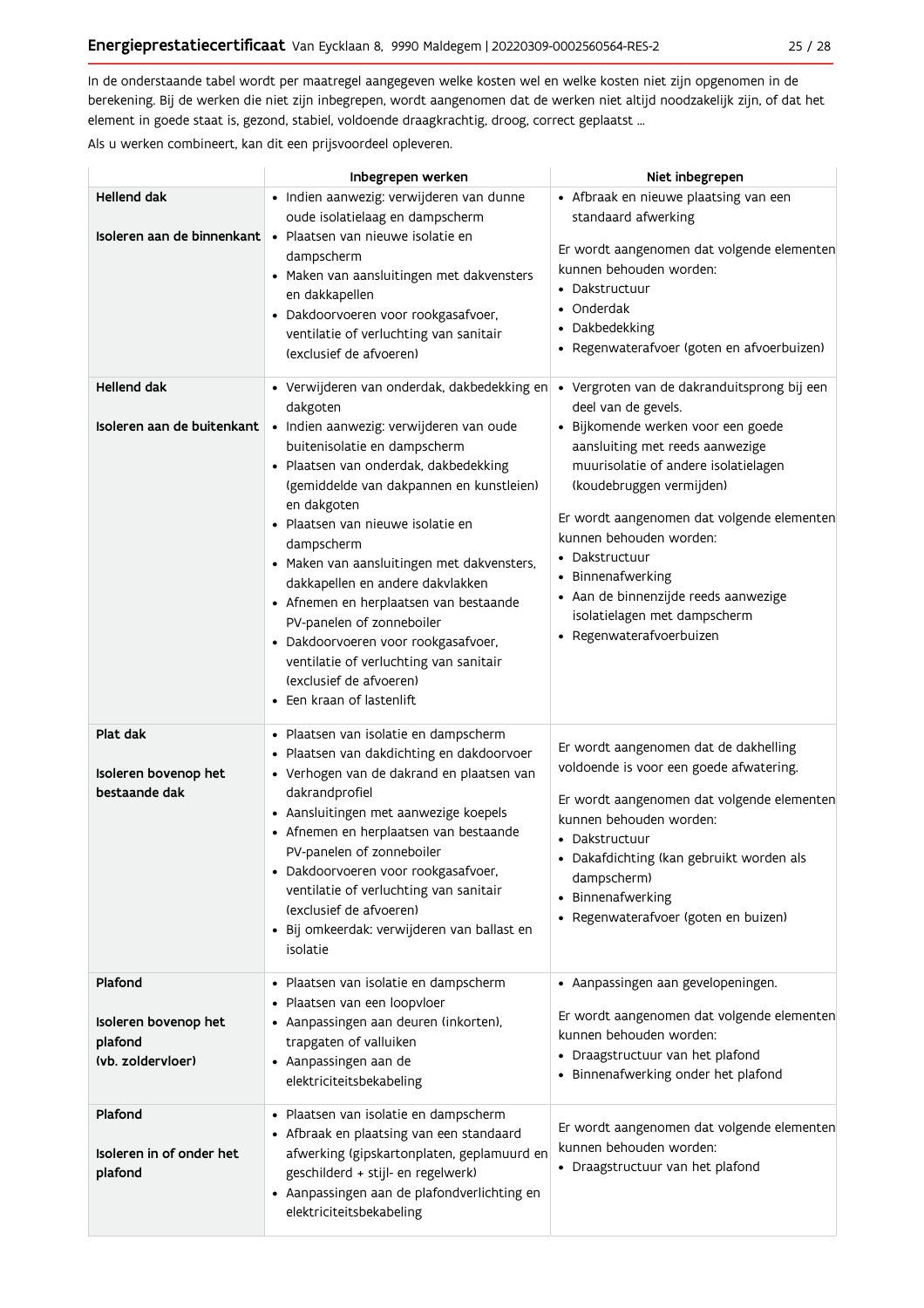|  | ×<br>۰. |
|--|---------|
|--|---------|

| Spouwmuren<br>Na-isoleren van de spouw | • Voorbereidende werken (vb. dichtmaken<br>rolluikkasten en andere openingen, boren<br>van injectiegaten)<br>· Plaatsen van isolatie<br>· Dichtvoegen van de injectiegaten<br>• Hoogtewerker (vanaf twee verdiepingen)                                                                                                                                                                                                                                                                                                                                                                                                                                                                                                                          | · Aanpassingen aan de gevel<br>• Aanpassingen aan muurdoorvoeren<br>• Buitenaanleg en buitenverlichting<br>• Wegnemen en herplaatsen van luiken<br>· Herstellingen aan binnen- en<br>buitenafwerking                                                                                                                          |
|----------------------------------------|-------------------------------------------------------------------------------------------------------------------------------------------------------------------------------------------------------------------------------------------------------------------------------------------------------------------------------------------------------------------------------------------------------------------------------------------------------------------------------------------------------------------------------------------------------------------------------------------------------------------------------------------------------------------------------------------------------------------------------------------------|-------------------------------------------------------------------------------------------------------------------------------------------------------------------------------------------------------------------------------------------------------------------------------------------------------------------------------|
| Muren<br>Isoleren aan de binnenkant    | • Afbraak van vloerplinten en vensterbanken<br>• Afnemen en herplaatsen van aanwezige<br>radiatoren/convectoren, inclusief<br>aanpassingen aan leidingen<br>· Plaatsen van isolatie en dampscherm,<br>inclusief stijl- en regelwerk bij half-stijve<br>isolatieplaten<br>· Bij de onderbreking van isolatielaag door<br>binnenmuren: doortrekken van de isolatie<br>op de binnenmuren over minstens 1 meter<br>(koudebrug vermijden)<br>· Plaatsen van een standaard afwerking<br>(gipskartonplaten, geplamuurd en<br>geschilderd + stijl- en regelwerk), inclusief<br>vloerplinten en vensterbanken<br>• Aanwerken rond vensters en deuren<br>• Aanpassingen aan elektriciteitsbekabeling,<br>stopcontacten, schakelaars en<br>wandverlichting | • Vochtonderzoek en vochtbehandeling<br>• Volledige afbraak binnenafwerking (vb.<br>behang en muurbepleistering)<br>· Plaatsen van muurdoorvoeren                                                                                                                                                                             |
| Muren<br>Isoleren aan de buitenkant    | • Afzagen van bestaande dorpels<br>• Afbraak van regenwaterafvoerbuizen<br>· Vergroten van de dakranduitsprong bij een<br>deel van de gevels.<br>· Plaatsen van isolatie<br>• Plaatsen van een standaardgevelafwerking = • Aanpassingen aan luifels, dakgoten,<br>gemiddelde van<br>· Sierbepleistering 25 mm (mineraal<br>gebonden)<br>Vezelcementplaten<br>• Houten beplanking (ceder en merbau)<br>• Strokenbekleding met laminaat 8 mm<br>• Thermisch veredeld hout<br>• Steenstrips<br>Aanwerken rond vensters en deuren<br>• Plaatsen van muurdoorvoeren<br>• Plaatsen van nieuwe dorpels<br>· Plaatsen van regenwaterafvoerbuizen<br>· Stellingen (vanaf twee verdiepingen)                                                              | • Uitvlakken van de muren<br>• Aansluiting met reeds aanwezige dakisolatie<br>• Afbraak van de gevelsteen bij spouwmuren<br>• Aanpassingen aan buitenaanleg,<br>buitenkranen, buitenverlichting<br>zonwering en luiken<br>• Afwerking bij muren die grenzen aan een<br>onverwarmde binnenruimte zoals een<br>garage of kelder |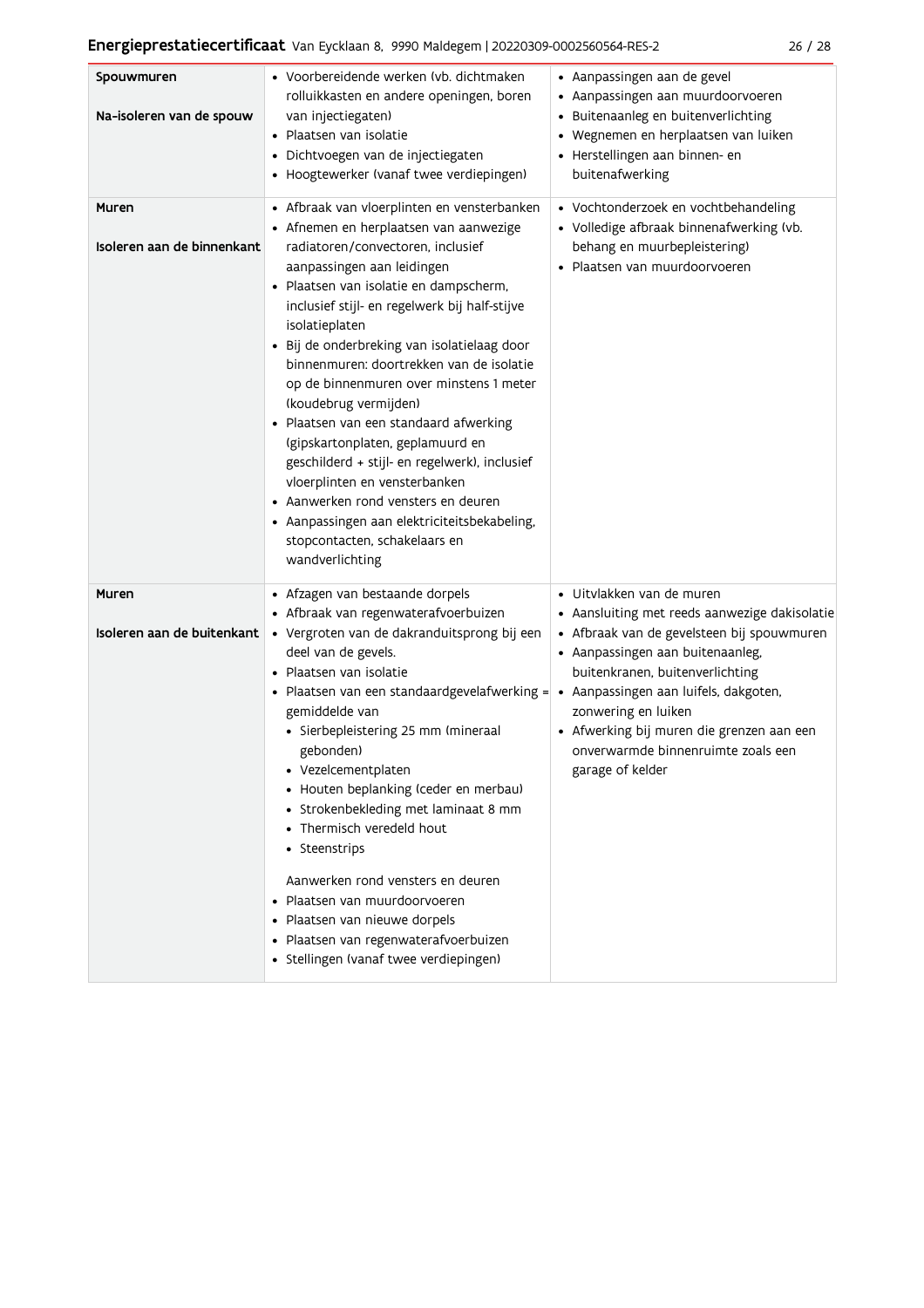| Vloeren op volle grond                                                                                      | • Afbraak van vloerbekleding en vloerplinten<br>• Afbraak van eventueel aanwezige<br>isolatielaag, isolerende mortel of uitvullaag<br>• Afbraak van dekvloer (chape) en eventueel<br>vochtscherm<br>• Afbraak van een funderingsplaat<br>• Afgraven van grond (25 cm diep)<br>· Plaatsen van gewapende betonplaat (15 cm)<br>· Plaatsen van vochtschermen en isolatie<br>· Plaatsen van een gewapende dekvloer<br>(chape)<br>· Plaatsen van een standaard vloerafwerking<br>inclusief plinten = gemiddelde van<br>• Keramische tegels (alle formaten)<br>· Parket (bamboe, beuk)<br>• Laminaat parket<br>• Wollen vast tapijt met ondertapijt<br>• Lineoleum | • Stabiliteitsonderzoek<br>· Plaatsen van gestabiliseerd zand<br>• Grondsanering<br>· Verwijderen van ondergrondse massieven<br>• Speciale funderingswerken<br>(onderschoeiingen,)<br>· Plaatsen van een uitvullaag<br>• Verwijderen, vernieuwen of verplaatsen van<br>riolering, leidingen en kabels (o.a.<br>elektriciteit, sanitair)<br>• Afbraak en plaatsing van vloerverwarming |
|-------------------------------------------------------------------------------------------------------------|--------------------------------------------------------------------------------------------------------------------------------------------------------------------------------------------------------------------------------------------------------------------------------------------------------------------------------------------------------------------------------------------------------------------------------------------------------------------------------------------------------------------------------------------------------------------------------------------------------------------------------------------------------------|---------------------------------------------------------------------------------------------------------------------------------------------------------------------------------------------------------------------------------------------------------------------------------------------------------------------------------------------------------------------------------------|
| Isoleren aan de onderkant<br>(vb. boven een<br>(kruip)kelder, garage of<br>carport, uitkragende<br>vloeren) | Vloeren niet op volle grond · Plaatsen van vochtbestendige isolatie,<br>inclusief stijl- en regelwerk bij half-stijve<br>isolatieplaten<br>· Plaatsen van een standaard<br>buitenafwerking (alleen bij vloeren boven<br>een onverwarmde ruimte, zoals een garage<br>of boven een buitenruimte) = gemiddelde<br>van<br>· Gipskartonplaten (geplamuurd en<br>geschilderd)<br>· Verniste houten planken (Meranti, Rood<br>Noors Grenen)                                                                                                                                                                                                                         | • Aanpassingen aan de verlichting<br>· Aanpassingen aan kabels en leidingen die<br>bevestigd zijn tegen de vloer (deze kunnen<br>in de isolatie ingewerkt worden)<br>Er wordt aangenomen dat de (kruip)kelder<br>toegankelijk is voor werken; anders gelden er<br>andere uitvoeringswijzen en prijzen. Deze zijn<br>niet in dit EPC opgenomen.                                        |
| Vensters vervangen                                                                                          | · Afbraak en plaatsen van nieuwe draai-kip<br>vensters (gangbare maten en vormen,<br>gemiddelde prijs van hout, aluminium en<br>PVC)<br>· Plaatsen van ventilatieroosters bij een deel<br>van de vensters (tenzij mechanische<br>ventilatie aanwezig is)<br>· Plaatsen van nieuwe vensterbanken<br>· Plaatsen van dorpels bij de vervanging van<br>glasbouwstenen door vensters<br>• Herstellingen aan binnen- of<br>buitenafwerking<br>· Plaatsen van dichtingsvoegen met de gevel<br>• Een hijstoestel                                                                                                                                                     | · Toeslag voor bijzondere afmetingen en<br>vormen<br>· Toeslag voor bijzonder beslag, sloten of<br>beglazing met specifieke eigenschappen of<br>versieringen<br>• Rolluiken en rolluikkasten<br>• Vliegenramen                                                                                                                                                                        |
| Deuren en panelen<br>vervangen                                                                              | • Afbraak en plaatsen van nieuwe deuren en<br>panelen (gemiddelde prijs van hout,<br>aluminium en PVC)<br>• Herstellingen aan binnen- of<br>buitenafwerking, inclusief deurkruk<br>· Plaatsen van dichtingsvoegen met de gevel                                                                                                                                                                                                                                                                                                                                                                                                                               | · Toeslag voor bijzondere afmetingen en<br>vormen<br>• Toeslag voor beslag, sloten of beglazing met<br>specifieke eigenschappen<br>• Toeslag voor versieringen<br>• Rolluiken en rolluikkasten<br>• Vliegenramen<br>Er wordt aangenomen dat volgende elementen<br>kunnen behouden worden:<br>• Dorpels                                                                                |